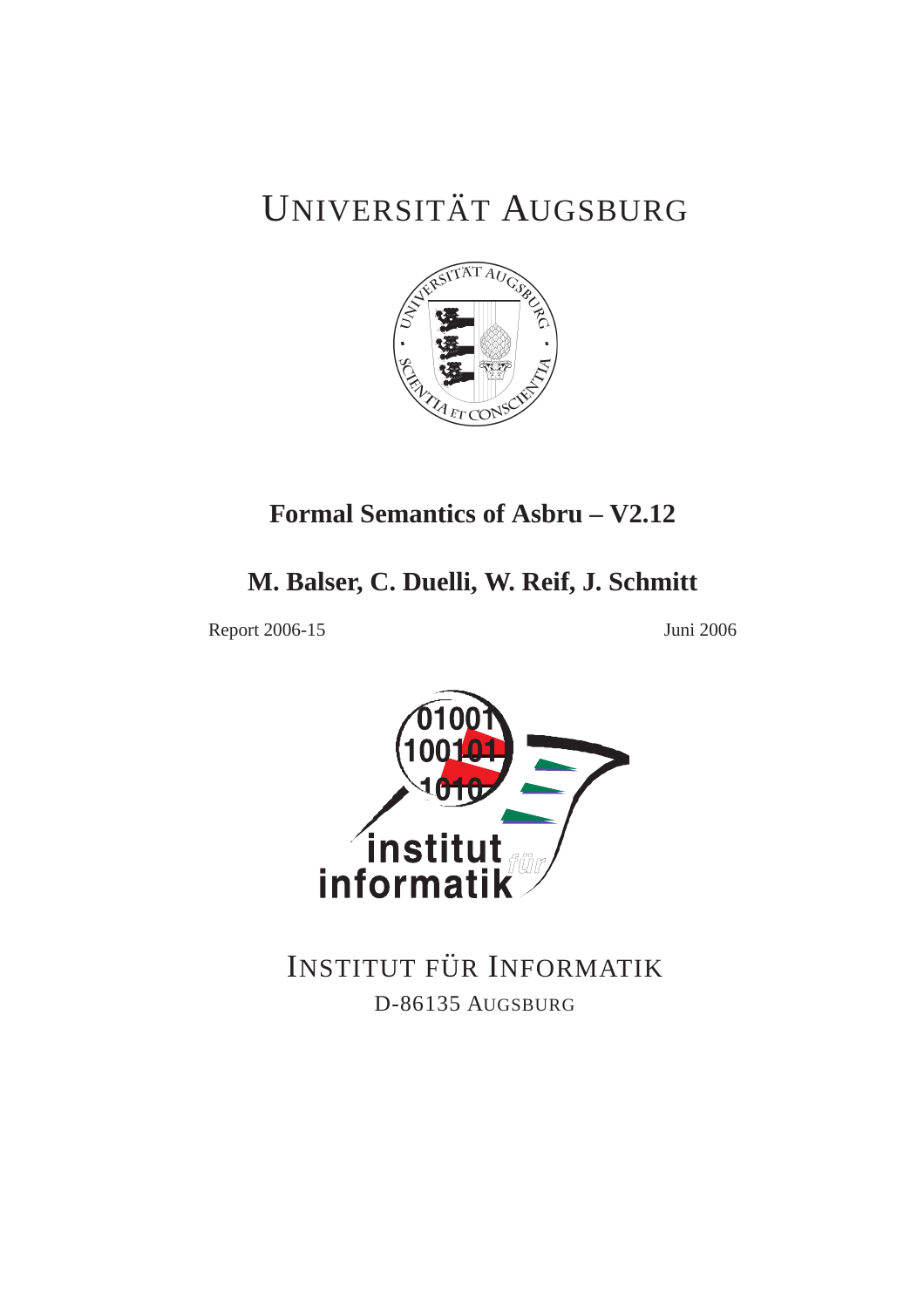Copyright  $\odot$  M. Balser, C. Duelli, W. Reif, J. Schmitt Institut für Informatik Universität Augsburg D–86135 Augsburg, Germany http://www.Informatik.Uni-Augsburg.DE — all rights reserved —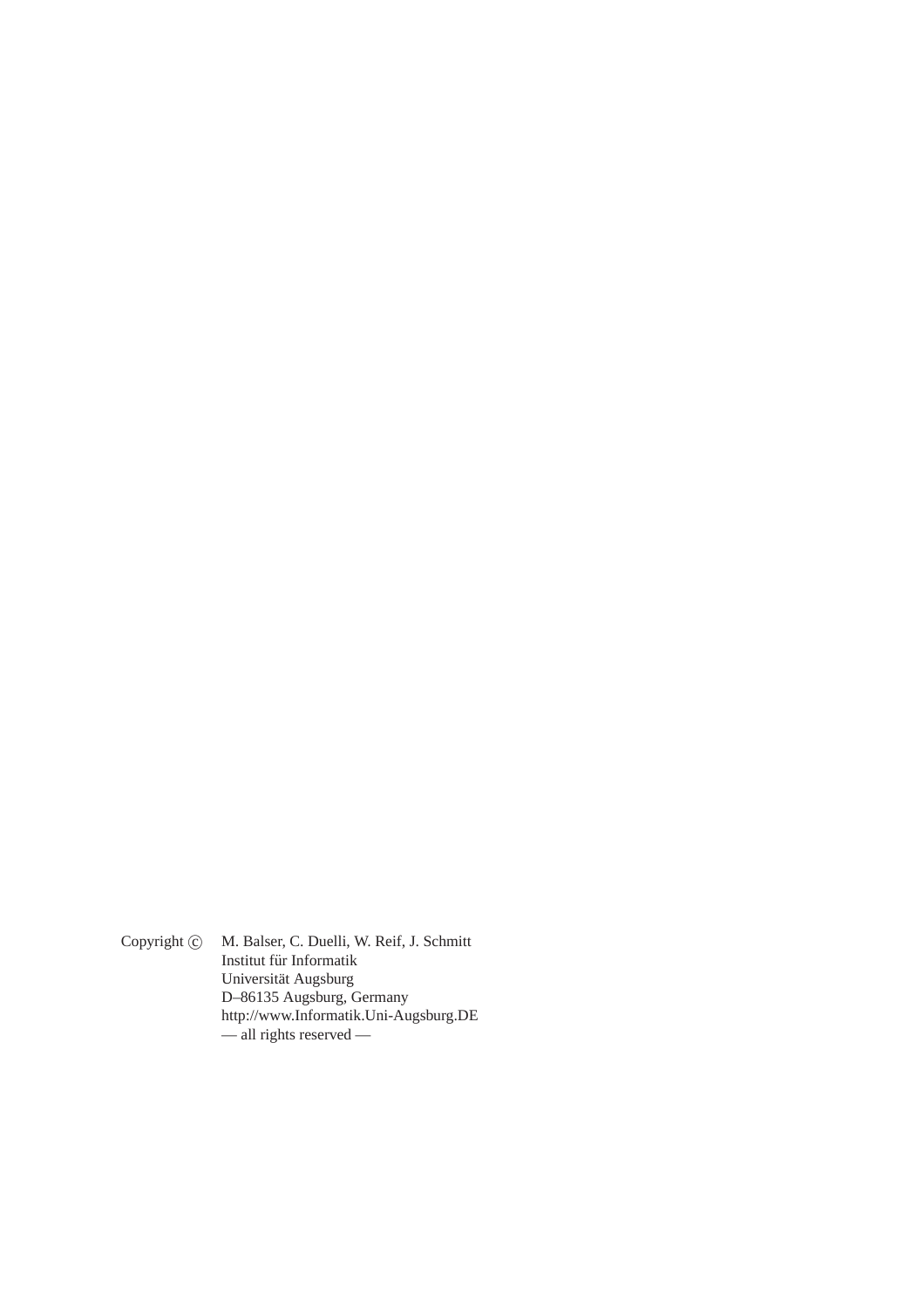# **Abstract**

This paper gives part of the formal semantics of a planning language called Asbru which has been specifically designed for the medical framework. A formal semantics is an important step within the Protocure project which is concerned with the quality assurance of medical guidelines and protocols. We have constructed a formal semantics in the style of statecharts, which leads to a compact, graphical overview of the operational behaviour. In this style, the semantics documents the language best.<sup>1</sup>

This paper is a revised and extended version of [1].

# **1 Introduction**

This work is part of a European project called Protocure [10], which is concerned with the quality assurance of medical protocols. The idea is to model existing informal medical guidelines and protocols in the planning language Asbru [7] [11] and to verify certain properties. Already, Asbru has been used to formalize a variety of examples from different fields of medicine: diabetes mellitus, jaundice in new born babies, artificial ventilation of prematured babies, treatment of breast cancer and others. Other approaches to model medical protocols are e.g. [3] [8] [6]. One of our major goals is to further utilize formal methods in the medical domain by verifying properties of protocols with mathematical rigour by automatic and interactive verification methods, leading to the following overall picture.



Defining a formal semantics of Asbru is an important step within this project. It is the basis for applying formal methods and also for validating Asbru plans by simulation. On the other hand it should also help to understand the Asbru language with all its details.

Our semantics for Asbru is presented as a set of statecharts. The notation has been very useful for further discussions within our heterogenous group of people from formal methods, medicine, planning, knowledge bases and language design.

For the statecharts to be a base for a formal language definition, it is necessary to define a formal semantic for them, too. The semantics of the statecharts of this paper have been defined by W. Damm in [4].

The paper is organized as follows. Section 2 summarises the changes compared to [1]. In Sect. 3 we will give a short overview of Asbru followed by notational issues in Sect. 4. Section 5 gives an overview of the semantics. The hierarchy of plans is explaind in Sect. 6, which is followed by the basic plan state model of Asbru in Sect. 7. This model is enriched with further important concepts of Asbru in Sections 8 to 14. Section 15 gives an outlook on how the interactive theorem prover KIV is used to formally verify properties of Asbru plans and Sect. 16 concludes.

# **2 Revision History**

A first version of the Asbru semantics has been published in [1]. This version has been revised and extended as follows.

- SOS rules have been removed as state charts sufficiently communicate the formal semantics for our working group. A list of SOS rules can be derived from the given state charts.
- New body types 'on abort', 'on suspend', 'on abort on suspend', and 'if then else' have been added.
- The formal semantics for cyclical plans has been extended.
- Flags 'overridable' and 'manual' have been added to conditions. These flags replace the original 'activatemode'.

<sup>&</sup>lt;sup>1</sup>This work has been partially funded by the European Commission's IST program, under contract number IST-FP6-508794 Protocure II.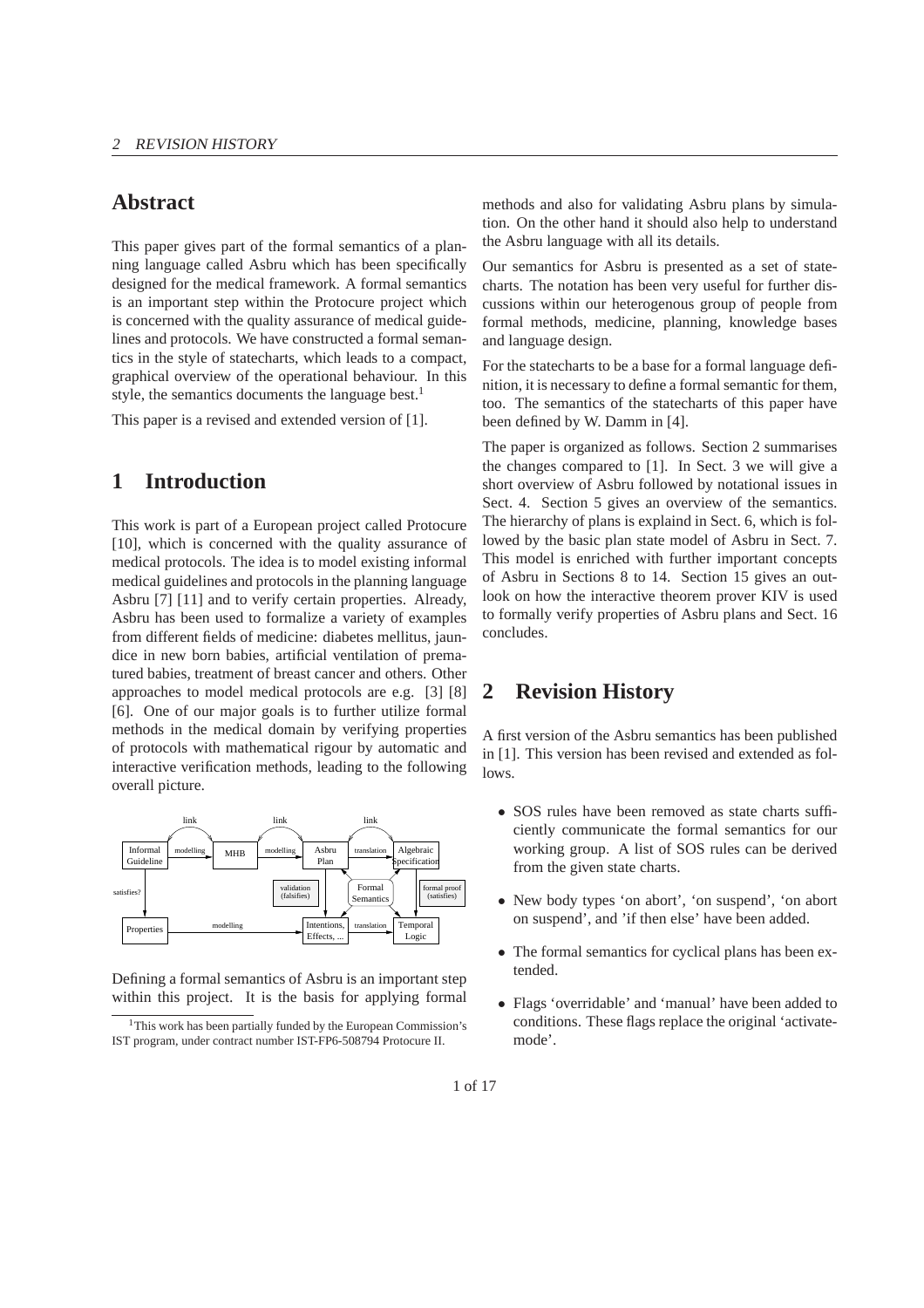plan Regular Treatments 3

intentions

intermediate-state maintain  $bili\nu b$   $\neq$  transfusion overall-state achieve *bilirubin* = observation conditions

filter-precondition  $bili\nu b$ in  $\neq$  transfusion abort-condition *bilirubin* = transfusion ∨ *bilirubin* = pt-intensive ∧ *bilirubin decrease* < 1  $[[-2 \text{ h}, \frac{\pi}{2}], [\frac{\pi}{2}, 0 \text{ h}], [\frac{\pi}{2}, \frac{\pi}{2}], \text{now}]$ plan-body any-order

wait-for Observation plan-activation Phototherapy Intensive plan-activation Phototherapy Normal Prescription plan-activation Phototherapy Normal Recommended plan-activation Observation

Figure 1: Example Asbru plan from Jaundice case study

- Setup, suspend and reactive conditions have been added.
- The evaluation of conditions has been revised. Predicates 'satisfied' and 'satisfiable' have been defined to properly formalize the semantics of time annotated conditions.
- A first discussion of effects has been added.
- Minor errors have been corrected.

# **3 Asbru in a Nutshell**

As an example, Fig. 1 displays a simplified version of one of the plans in the jaundice case study. Treating jaundice in newborn babies requires monitoring the level of bilirubin in the blood. Quantitative bilirubin levels are abstracted to qualitative values observation, pt normal, pt recommended, pt intensive, and transfusion. The intention of this treatment plan is to maintain a bilirubin level lower than transfusion and to finally achieve a very low level of bilirubin called observation. The filter condition states that this plan is only applicable, if the bilirubin level is not too high in the beginning. The plan will be aborted, if bilirubin is too high or if it is very high and the decrease within the last two hours was not large enough. Four different alternative treatments are available. The applicability of these alternatives is determined by their own filter conditions (which are not contained in Fig. 1). For example, plan Phototherapy Intensive can only be used, if bilirubin level is pt intensive. Because of the "wait-for" construct, the successful completion of plan Observation is mandatory, other plans are optional.

Asbru is a plan oriented language. Several plans are organized in a hierarchy of plans. A parent plan can refer to other sub plans in its plan body. Conditions are used to control the applicability of a plan and to monitor its execution. Conditions can be monitored over time according to so called time annotations. The sub plans in the plan body can be organized using different body types (e.g. any-order). The current state of a plan – especially if a plan has been rejected, aborted, or completed – is propagated according to the plan hierarchy to its parent and sub plans. If a plan is mandatory, it must be completed for its superplan to complete, otherwise it may also be rejected or aborted.

# **4 Notation**

## **4.1 EBNF**

We will use an EBNF-like notation to describe the syntax of constructs of Asbru. Terminal symbols are written in normal style, names of the grammar rules are typeset in *italic*. Square brackets  $\lceil \cdot \rceil$  denote optional parts, and alternatives are written as  $( \cdot | \cdot )$ . Zero or more repetitions are denoted as · ∗ .

## **4.2 Statecharts Notation**

A statechart is a directed graph representing a state machine (a nondeterministic automaton). It is used to specify a system's dynamic behaviour. In this paper we will adopt the syntax of STATEMATE [9]. We will explain its basic features and semantics on the basis of Figure 2.

States are depicted as rounded rectangles. *Superstate* con-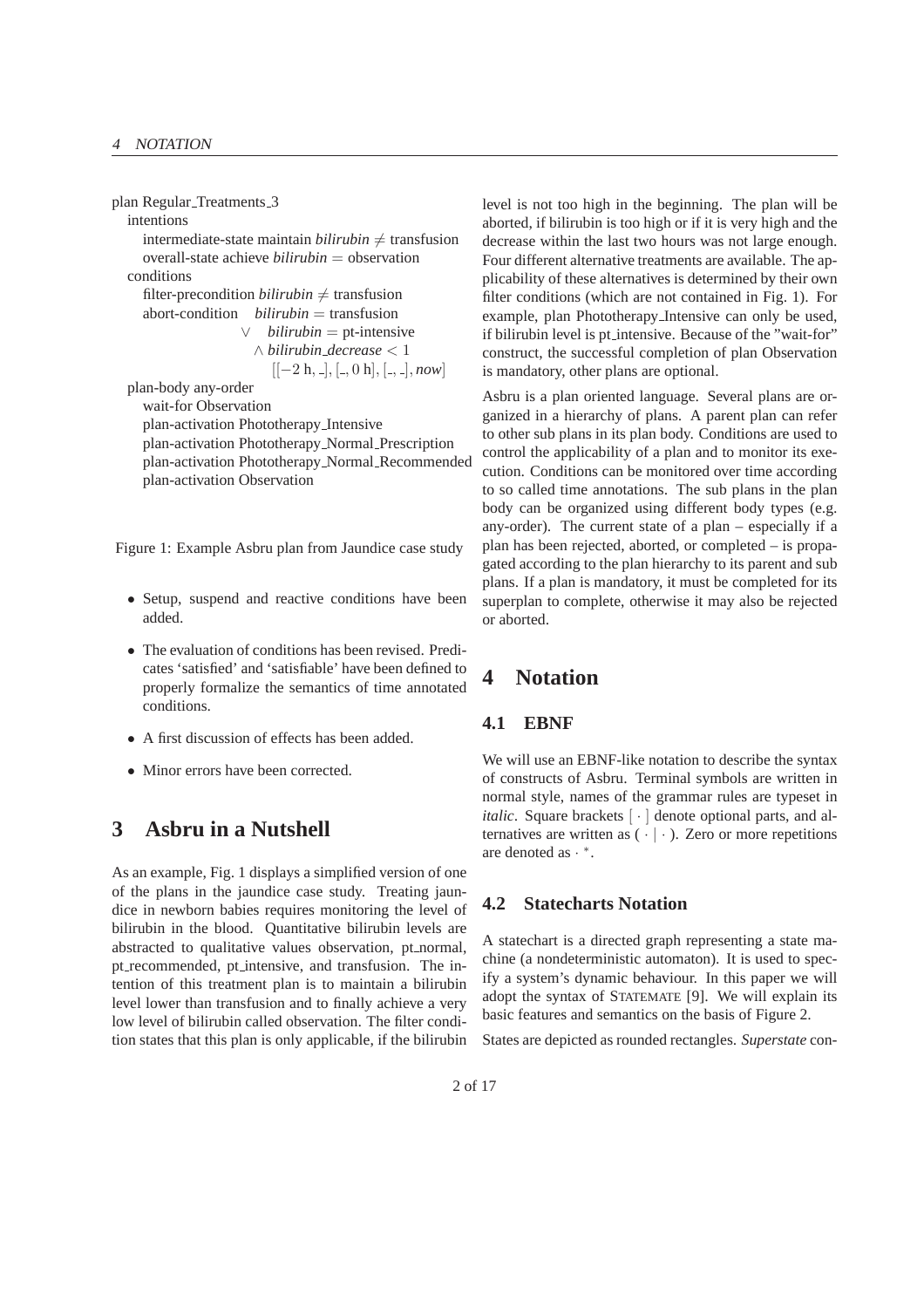

T : *event* [*condition*] /*action*

Figure 2: Statechart notation

tains two substates. As the system can be only in one of these at a given time, *Superstate* is called an OR-state. When the system enters *Superstate*, it's initially in both *Superstate* itself and its substate *Default state*. The default substate is marked with an arc pointing from a black bullet to the state.

Possible state transitions are represented as directed arcs that may be labelled with guards of the form *event* [*condition*] /*action*. A guarded transition can only be taken when *event* occurs and *condition* holds at the same time. Note that an enabled transition *must* be taken (nondeterministic choice if several transitions from a state are enabled).

*Parallel* is an AND-State. Its substates *Thread1* and *Thread2* – separated by a dashed line – are executed synchronously in parallel. Once transition T is enabled, *action* will be executed and then *Parallel* will become active, changing the system's active states to *Superstate*, *Parallel*, *Thread1*, *Thread2*, *Thread1.D* and *Thread2.D*. By means of composite AND- and OR-states, we can create a *state hierarchy*, thus facilitating the readability of the statechart.

#### **4.3 Statecharts Interpretation**

The state charts are formally interpreted according to the semantics of [4]. The semantics of state charts is complex in general. However, interpretation of the given state charts in this paper are very intuitive.

# **5 Semantics Overview**

Plans may refer to sub plans in their plan body leading to a hierarchy of plans as described in Sect. 6. The behaviour of a single plan is defined in the so called plan state model: conditions are used to control selection and execution of plans. This is explained in Sect. 7. The relationship between parent and sub plans is encoded in events which synchronize the execution of sub plans (see Sect. 8), and the concept of propagation (see Sect. 9). The definition of mandatory and optional sub plans is discussed in Sect. 10. The special case of cyclical execution of sub plans is explained in Sect. 11. Conditions are evaluated by an underlying data abstraction unit (see Sect. 13). The abstraction unit also takes care of monitoring data over a longer period of time as defined by time annotations in conditions and manipulating data as described by effects. In our semantics intentions describe properties of plans and can be used as proof obligations for verification (see Sect. 15). Effects are wanted or unwanted side effects of plans and change the state of the abstracted patient (see Sect. 14).

So far, we only consider part of Asbru version 7.2 (as described in [11]) within this paper. However, we claim that the major concepts of Asbru are covered. Concepts which are neglected, include

- local variables and return values,
- context of parameters.
- more complex cyclical plan execution.

Either these topics are well understood (e.g. local variables) or they are not used in our case studies (e.g. parameter context). The formal semantics of cyclical plans is still work in progress.

It is necessary to distinguish between a data structure representing the patient and the known data about the patient. Treatments affect the patient, while only measurements can make the results of a treatment - or, more generally, the state of the patient - visible. It is self evident, that conditions may only be evaluated over the known measurements, not the status of the patient itself.

As Asbru plans may refer to important time points of other asbru plans in the past, it is necessary to write down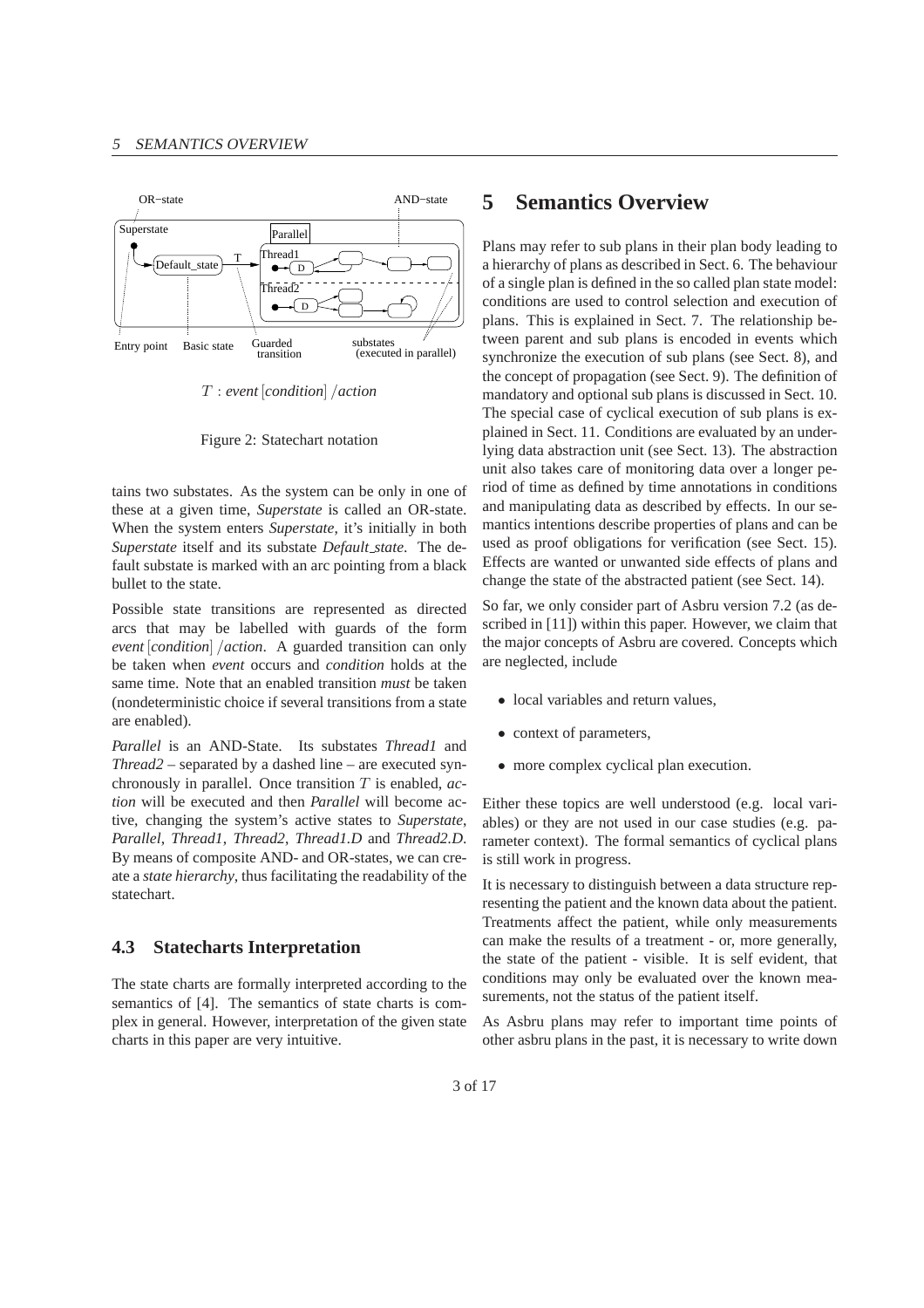

Figure 3: Plan hierarchy

a history of plan state changes. As conditions might set past measurements in relation, it is also necessary to log the history of measurements.

# **6 Plan Hierarchy**

In Asbru, plans are organized in a hierarchy as shown on the left of Figure 3: a parent plan A refers to a number of sub plans  $B, C$ , and  $D$  in its plan body. Sub plans may refer to further plans resulting in a tree hierarchy. The plan name is used to reference a plan.

One and the same plan may occur several times within this hierarchy (e.g. plan  $B$ ). Therefore we distinguish between plan references and plan instances. Each reference corresponds to a unique instance. On the right of Fig. 3, plan references have been numbered to give unique instances. The first occurence of plan  $B$  is instance  $B_1$ , the second is instance  $B_2$ .

## **6.1 Semantics overview**

In our semantics, all existing instances of plans are executed in parallel. The hierarchy of instances is preserved. That is, every plan, that has children, directly controls the execution of its children. Additionally one top level control is launched for the main plan. For the situation in Fig. 3, we denote this top level control with the following statechart.



Further subplans of plans  $B_1$ ,  $C_1$  and  $D_1$  are ommited, for the figure to be better readable.

## **7 Plan State Model**

The overall plan state model defines the semantics of the different conditions of a plan. Conditions are used to decide if the plan body is applicable (selection phase) and while executing the body, if execution should be interrupted (execution phase).

## **7.1 Syntax**

The syntax of a plan is as follows.

```
plan = plan name
        [intentions]
        [effects]
        [conditions
          [filter-precondition temporal-pattern bool bool]
           [setup-precondition temporal-pattern bool bool]
           [suspend-condition temporal-pattern bool bool]
           [reactivate-condition temporal-pattern bool bool]
           [abort-condition temporal-pattern bool bool]
          [complete-condition temporal-pattern bool bool]]
       plan-body
```
A plan consists of intentions (see Sect. 15), effects (see Sect. 14) the definition of conditions (see below), and the plan body (see Sect. 8). The different conditions consist of a temporal pattern and two boolean flags stating whether the condition is *overridable* or can be *manual*ly triggered.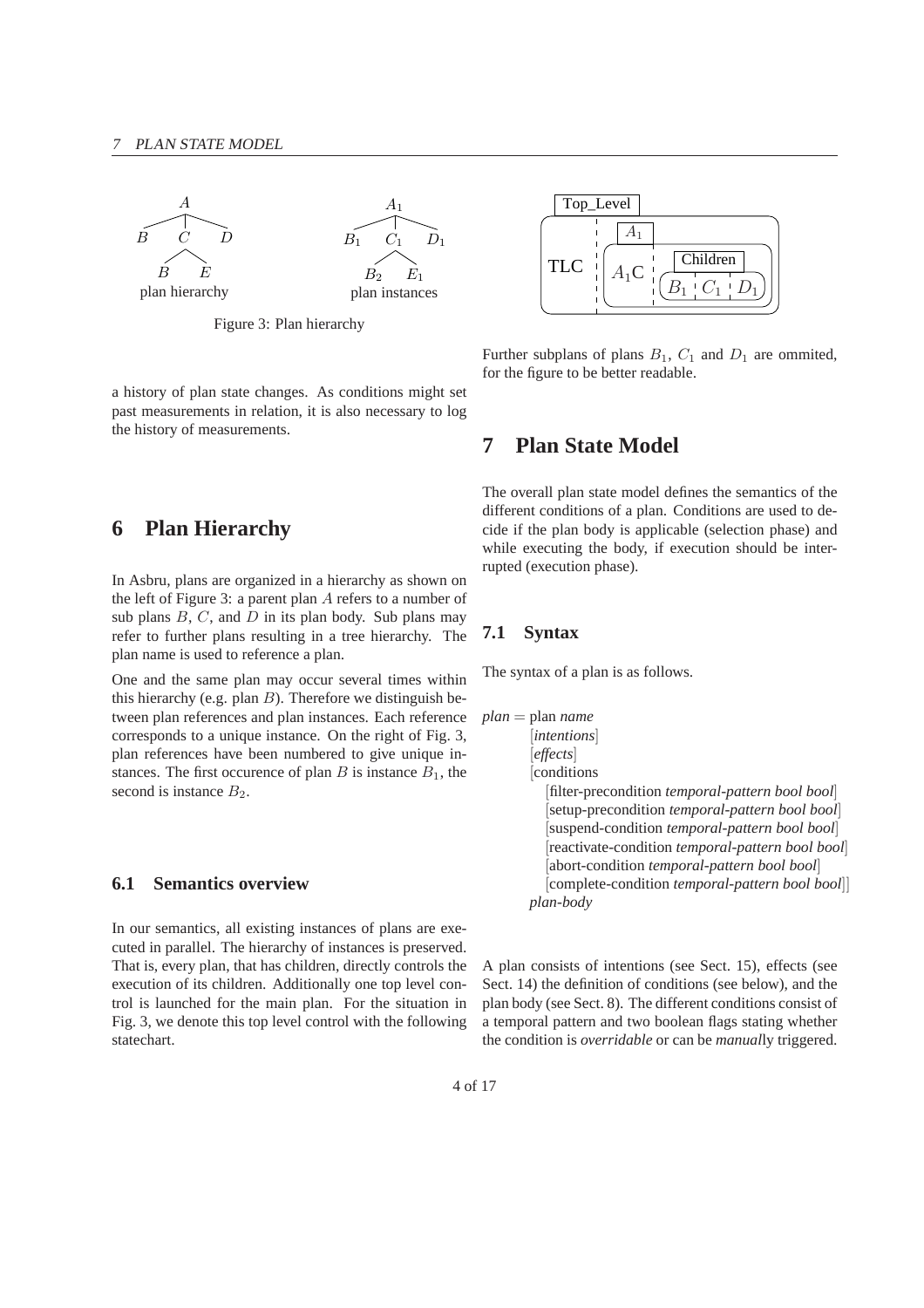

| S       | $: [satisfied(selfup\_cond)]$      |
|---------|------------------------------------|
| F       | $: [satisfied(filter\_cond)]$      |
| FR      | $: [not satisfied(filter_{cond})]$ |
| $_{SR}$ | : [not satisfiable(setup_cond)]    |
| $S_{u}$ | $: [satisfied(suspended)\]$        |
| Re      | : [satisfied(reactivate_cond)]     |
| А       | $: [satisfied(abort_cond)]$        |
| C       | : [satisfied(complete_cond)]       |

Figure 4: Semantics of plan state model

#### **7.2 Semantics overview**

A variation of the standard plan state model described in [7] is given in Fig. 4 to define the semantics of conditions. The *Plan Control* is divided into the selection phase *Selection* and the execution phase *Execution*. Initially a plan is *Considered*. In this state, the filter condition *filter\_cond* is checked. If this condition is satisfied, control advances to state *Possible* (transition F). If the filter condition is not satisfiable the state is changed to *Rejected Filter*, else the state remains at state *Considered*. In state *Possible*, the setup condition is evaluated. If the setup condition is satisfied, control advances to the execution phase. Otherwise, the plan is not immediately rejected. Only, if the setup condition is not satisfiable anymore, the plan is rejected. (For details on the definition of satisfied and satisfiable, see below.) In state *Activated*, the sub plans of the current plan are executed, if the plan is not user performed or an ask plan. This is described in Sect. 8. The execution can be either completed successfully (transition C) or aborted in the case of emergency patient readings (transition A). If the suspend condition is satisfied or the super plan suspends, the state changes to *Suspended*. While in this state, the plan no longer starts further subplans. Execution of already started subplans is also suspended if they are acticvated and proceeds to the next synchronisation point if the subplan is currently in selection phase. Plans in state *Suspended* evaluate the abort condition, the complete condition is not evaluated. The state *Suspended* can be left, once the reactivate condition is satisfied and the parent is activated, in which case the plan state changes back to state *Activated*. We refer to *Terminated*, if the reason for termination – rejection, completion, or abortion – is irrelevant.

For evaluating conditions, two additional flags *overridable* and *manual* have to be taken into account. If the first flag *overridable* is true, an external signal *override* can immediately trigger the condition. If the second flag *manual* is true, an external signal *manual* is necessary to acknowledge the condition.

For a given plan  $C$ , the formal semantics of the setup condition is as follows:

```
satisfied(setup_cond) =satisfied(setup_tp)
```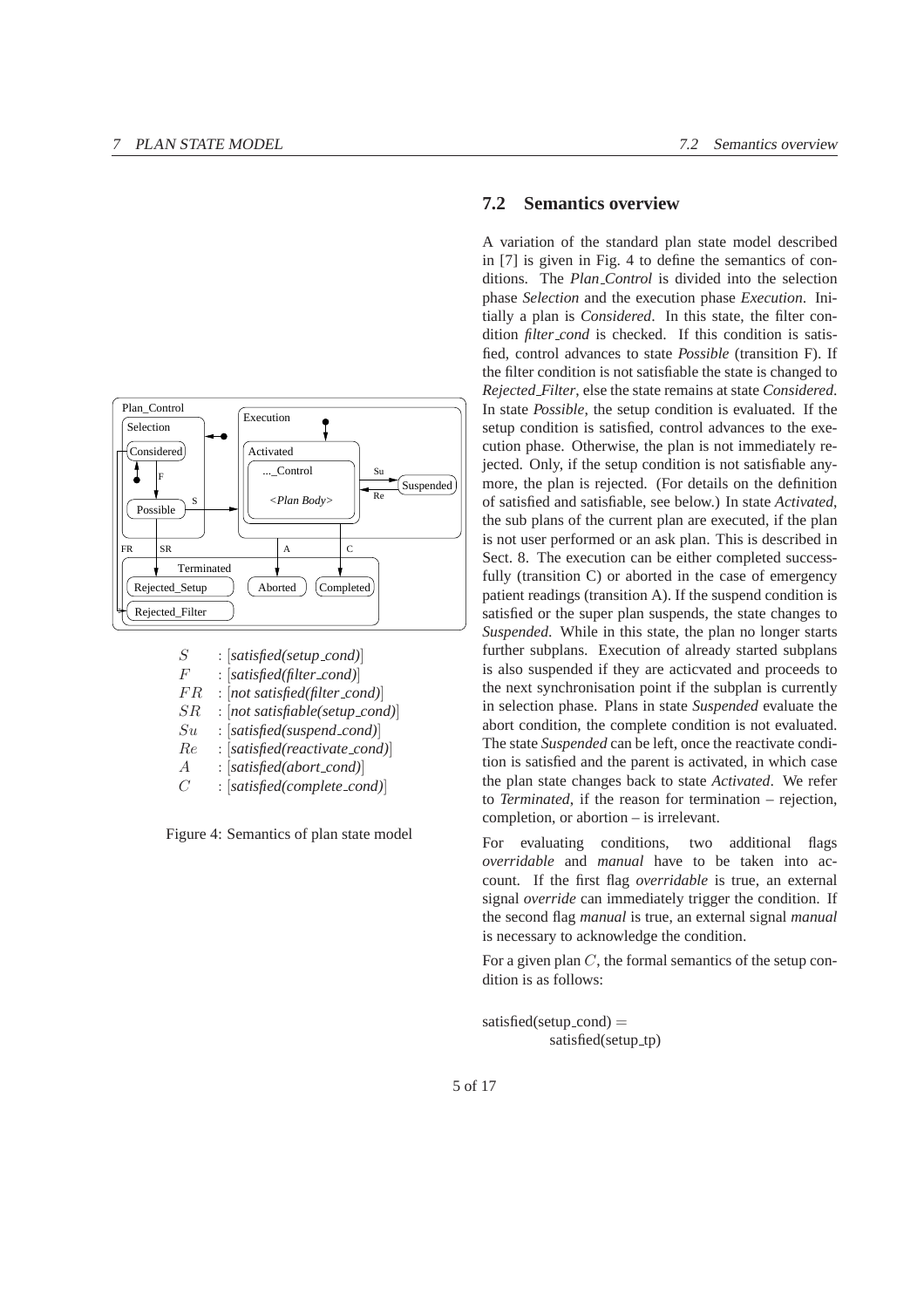∧ (¬ setup manual ∨ C.setup manual) ∨ setup overridable ∧ C.setup override

satisfiable(setup\_cond)  $=$ satisfiable(setup\_tp) ∨ setup overridable

satisfied(setup\_tp) and satisfiable(setup\_tp) are defined in Section 13. The semantics of the other conditions is analogous.

# **8 Plan Body**

How the parent plan controls the plan instances in its plan body will be explained next.

### **8.1 Syntax**

The syntax of the plan body is as follows.

*plan-body*

```
= plan-body ( sequential|parallel|any-order|unordered
              |on abort |on suspend|on abort/suspend
              |if then else(conditional)|ask(parameter))
              |cyclical
     [wait-for-optional] [retry-aborted]
    wait-for
    (plan-activation name)*
```
The type of the body is either 'sequential', 'parallel', 'any order', 'unordered', 'on abort', 'on suspend', 'on abort/suspend', 'if then else', or 'ask'. Additionally the body can be cyclical (see Sect. 11). With option 'retryaborted' aborted sub plans will be retried. The 'waitfor' construct defines mandatory and optional plans (see Sect. 10 – here also the option 'wait-for-optional' is explained), and the names of the sub plans are listed as planactivations.



Figure 5: Synchronization states in plan state model

#### **8.2 Semantics overview**

Sub plans  $C_1, \ldots, C_n$  are controlled in the body of a plan P. Their execution can be organized differently: they can be executed *sequentially* starting with  $C_1$ , they can be executed in parallel either with synchronization (*parallel*) or without synchronization (*unordered*) of the selection and execution phases, and finally they can be executed sequentially, but *any order*, i.e., only one sub plan is executed at once, but the sequence is not fixed.<sup>2</sup>. Aborted plans can be retried. Additionally, a sub plan can be executed depending on a condition or on the the abortion or suspension of another plan.

In order to allow synchronization of the selection and execution phases of the sub plans, and the retrial of plans, the plan state model has to be enriched with intermediate states *Inactive*, *Ready*, and additional transitions SC, E, RA, resulting in the adapted statechart of Fig. 5. The additional events *consider*, *activate*, and *retry* are used to externally control progress of a plan. A parent plan can thus synchronize the sub plans in its plan body. For this, the *Activated* state of the parent is refined with a controlling statechart.

If no restriction on the progress of sub plan  $C_i$  is required, the controlling statechart *Sub Control i*  $C_i$  of Fig. 6 can

 $2$ Cyclical execution will be explained in Sect. 11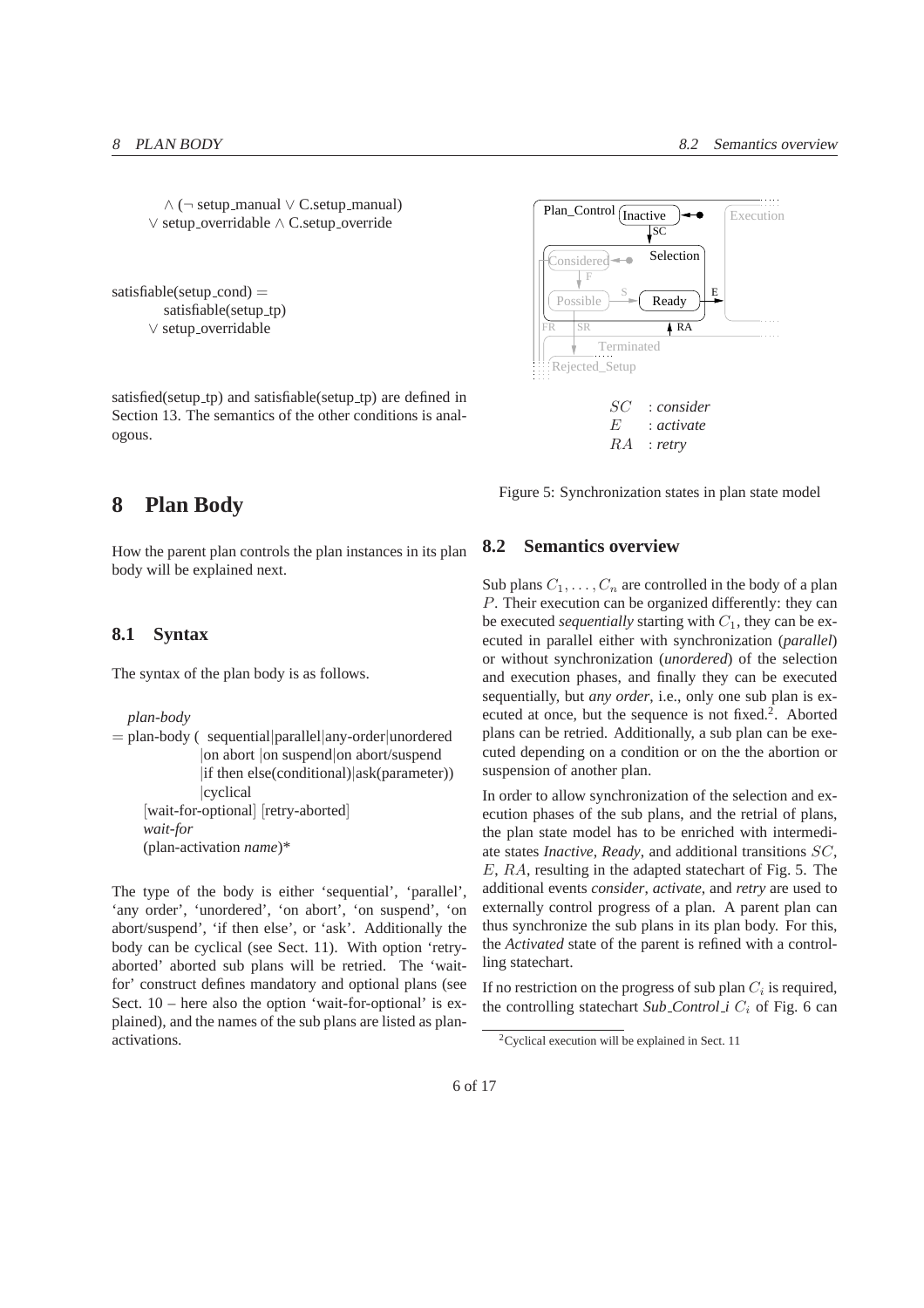

- $i.c$  : *.consider*
- $i.a: \quad [\text{in}(C_i, Ready)] / C_i.$ *activate*
- *i*.*r* :  $[$ *retry-aborted*  $\equiv$  yes ∧ **in**( $C_i$ .*Aborted*)]  $/C_i$ .*retry*

Figure 6: Controller for executing a sub plan with no restrictions

$$
g_{\text{sub\_Control C_1}} \xrightarrow{P} g_{\text{sub\_Control C_2}} \xrightarrow{2. N} g_{\text{sub\_Control C_1}}
$$

*i.N* : 
$$
\begin{bmatrix} \textit{retry-aborted} \equiv \text{no} \land \text{in}(C_i.\textit{Terminated}) \\ \lor \textit{retry-aborted} \equiv \text{yes} \land \text{in}(C_i.\textit{Completed}) \\ \lor \textit{retry-aborted} \equiv \text{yes} \land \text{in}(C_i.\textit{Rejected}) \end{bmatrix}
$$



be used. Sub plan  $C_i$  is considered immediately (transition i.c) and is activated as soon as it reaches state *Ready* (transition  $i.a$ ). If option "retry-aborted" is chosen, then the sub plan is retried, if it aborts (transition  $i.r$ ).

The different body types may oppose restrictions on the execution of sub plans. This is done by deferring the generation of the newly added events. Controlling statecharts for the different body types are explained next.

#### **8.2.1 Sequential execution**

The controller of Fig. 7 considers the first sub plan. As soon as it terminates, we continue with the second plan (transition 1.N). During execution of one plan, no synchronization is required. Thus, we use  $Sub_{\text{1}}$  *Control*  $C_i$  to execute each sub plan. In the case of "retry-aborted", a sub plan is considered to terminate, if it is either completed or rejected. If it aborts, the controller *Sub Control*  $C_i$  will take care of retrying the plan immediately (see Fig. 6).



Figure 8: Controller for unordered execution



$$
i.r. \qquad \text{[very-avoid} = \text{yes} \land \text{in}(C_i, \text{non-adj})
$$
\n
$$
i.r. \qquad \text{[rtry-aborted]} = \text{yes} \land \text{in}(C_i, \text{Ready})
$$
\n
$$
i.r. \qquad \text{[rtry-aborted]} = \text{yes} \land \text{in}(C_i, \text{Ready})
$$



#### **8.2.2 Unordered execution**

The controller in Fig. 8 executes the sub plans in parallel and no further synchronization is necessary.

#### **8.2.3 Parallel execution**

The parallel operator (see Fig. 9) synchronizes selection and execution phases of all sub plans. The sub plans are considered immediately (transition c). They may only proceed to *Activated* state, if all sub plans are *Ready* (transition  $a$ ).<sup>3</sup>

If the retry flag is set, all plans that abort are immediately retried. They are reactivated as soon as they again reach state *Ready*.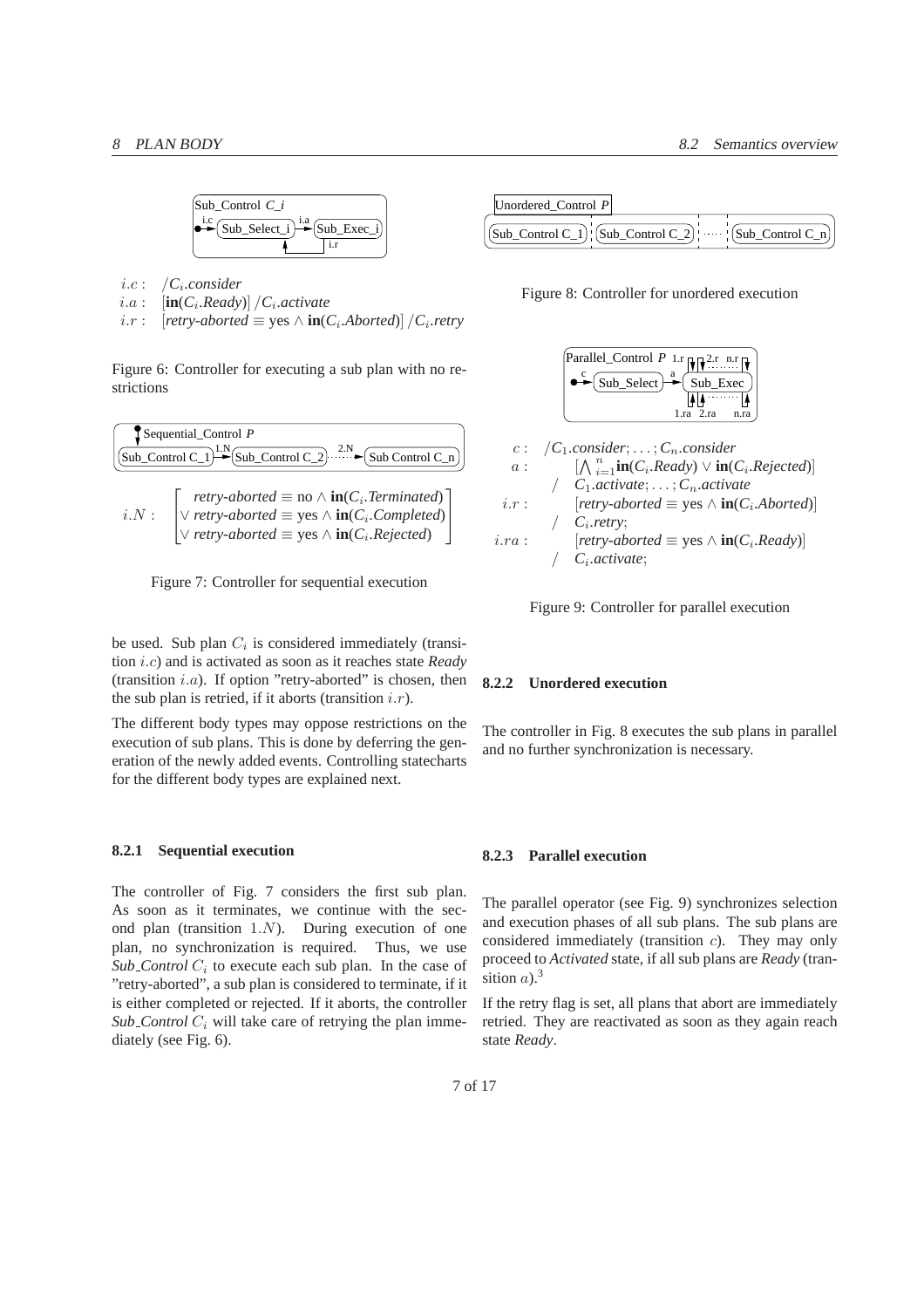



#### **8.2.4 Any order execution**

In Fig. 10 only the selection phases are started in parallel. The execution phases of the sub plans are synchronized such that at most one sub plan is active at the same time. For this the plans are considered immediately (transition c). The first plan to become selectable is activated (transition *i.a*). Only if this plan terminates (transition  $i.T$ ) another one can be activated. If several sub plans reach state *Ready* simultaneously, the choice is nondeterministic. If option "retry-aborted" is chosen, then transition  $i.r$ is used to initiate a retrial.

As long as any plan is set to aborted (and retry-aborted is set), no other plan can reach the activated state. Therefore it is guaranteed, that every aborting plan gets to reenter the selection phase.

#### **8.2.5 On abort execution**

This type of body contains exactly two sub plans  $C_1$  and  $C_2$ . It executes sub plan  $C_1$  using standard control. If the plan aborts, then  $C_2$  is executed (see transition 1.A in

| On Abort Control P                            |
|-----------------------------------------------|
| Sub_Control C_1 $\rightarrow$ Sub_Control C_2 |

1.A : [**in**(*C*1*.Aborted*)]

Figure 11: Controller for on abort execution

| TOn_Suspend_Control P                                                                                 |
|-------------------------------------------------------------------------------------------------------|
| $\left  \left( \text{Sub\_Control C\_1} \right) \right  \sim \left  \text{Sub\_Control C\_2} \right $ |
|                                                                                                       |

1.S : [**in**(*C*1*.Suspended*)]

Figure 12: Controller for on suspend execution

Fig. 11). Option "retry-aborted" only affects execution of  $C_2$ . If  $C_1$  aborts, then transition 1.A overrides transition 1.*r* of controller *Sub Control*  $C_1$  (see Fig. 6) which would have initiated a retrial of  $C_1$ .

#### **8.2.6 On suspend execution**

This type of body executes sub plan  $C_1$  using standard control. If the plan suspends, then  $C_2$  is executed (see transition 1.S in Fig. 12). Option "retry-aborted" only affects execution of  $C_2$ . Execution of  $C_1$  is not affected by the start of  $C_2$ .

#### **8.2.7 On abort on suspend execution**

This type of body executes sub plan  $C_1$  using standard control. If the plan suspends, then  $C_2$  is executed (see

| On_Abort_on_Suspend_Control P |                                                          |  |  |
|-------------------------------|----------------------------------------------------------|--|--|
|                               | $(Sub\_Control C_1)$ <sup>1.S</sup> $(Sub\_Control C_2)$ |  |  |
|                               | $\frac{1.A}{\text{Sub\_Control C_3}}$                    |  |  |

 $1.S:$   $\lbrack \text{in}(C_1.Suspended)\rbrack$  $1.A:$   $[\text{in}(C_1.Aborted)]$ 

Figure 13: Controller for on suspend execution

<sup>&</sup>lt;sup>3</sup>As will be explained in Sect. 10, it is sufficient that all mandatory sub plans are *Ready* in order to proceed to *Activated* state.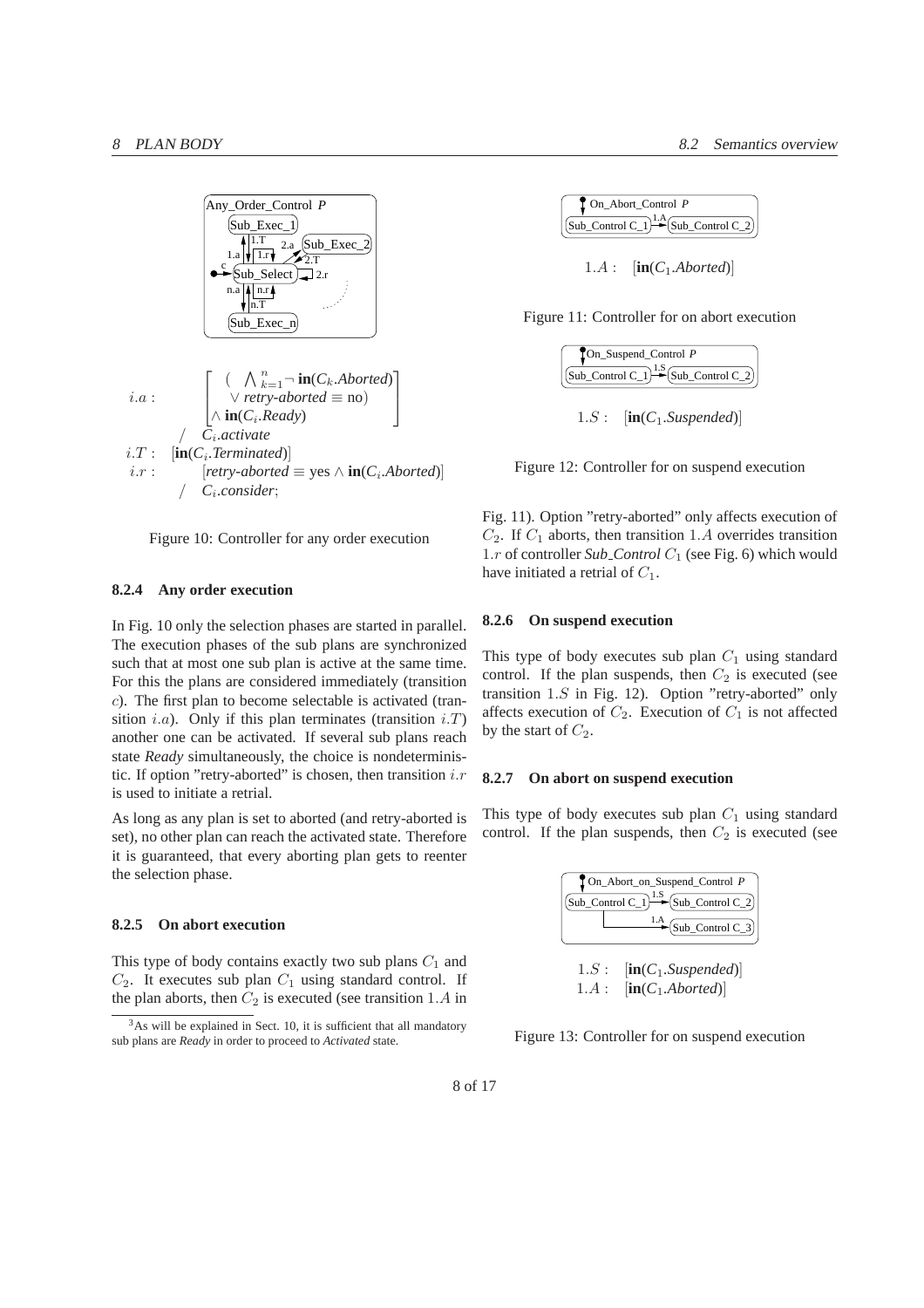| $\bullet$ If-Then-Else Control P |                           |  |  |  |
|----------------------------------|---------------------------|--|--|--|
| conditional<br>else              | $\text{Sub\_Control C_1}$ |  |  |  |
|                                  | Sub Control C 2           |  |  |  |

Figure 14: Controller for on suspend execution

transition  $1.S$  in Fig. 13). Option "retry-aborted" affects both execution of  $C_2$  and  $C_1$ . Execution of  $C_1$  is not affected by the start of  $C_2$ . If  $C_1$  aborts,  $C_3$  is started. The start of  $C_3$  and  $C_2$  are mutual exclusive.

#### **8.2.8 If then else execution**

This type of body executes sub plan  $C_1$ , if the conditional evaluates to true. If not, sub plan  $C_2$  will be executed. (See Figure 14.) If no plan  $C_2$  is present and the conditional evaluates to false, plan  $P$  will be completed immediately.

# **9 Propagation**

The parent is able to control and synchronize progress of its sub plans as described in the previous section. Nevertheless additional control to propagate execution states of a sub plan to its parent and vice versa is necessary. For example, if a (mandatory) sub plan  $C_i$  aborts, then also the parent aborts. This is known as propagation in Asbru. There are a number of dependencies between sub plans and parent similar to this example. All of them are displayed as additional or refined transitions in Fig. 15.

If it is relevant, it can be further distinguished between the states *Parent Aborted*, if the superplan of the current plan aborts, *Parent Completed*, if the superplan completes, *Child Aborted*, if a crucial subplan aborts or *Child Completed*, if certain subplans complete. This can be relevant, if the completion of a subplan denotes the occurance of an unwanted event, e.g. the subplan completes upon detection of critical blood pressure, but the superplan only deals with elevated (but non-critical) blood pressure.



Figure 15: Semantics of propagation

## **10 Continuation Specification**

Some of the sub plans are mandatory for the successful execution of the parent plan, others are optional. The "wait-for" construct determines, which or how many of the sub plans the parent requires to complete successfully.

### **10.1 Syntax**

*wait-for* = (*abstract-wait-for* |all|one|*number* [, list]|none)

The parent either requires all, one, a fixed number or none of its sub plans to complete successfully. Alternatively, a logical expression *abstract-wait-for* can be used to specify the set of plans to complete successfully. The syntax for the logical expression is as follows.

*abstract-wait-for* = *name*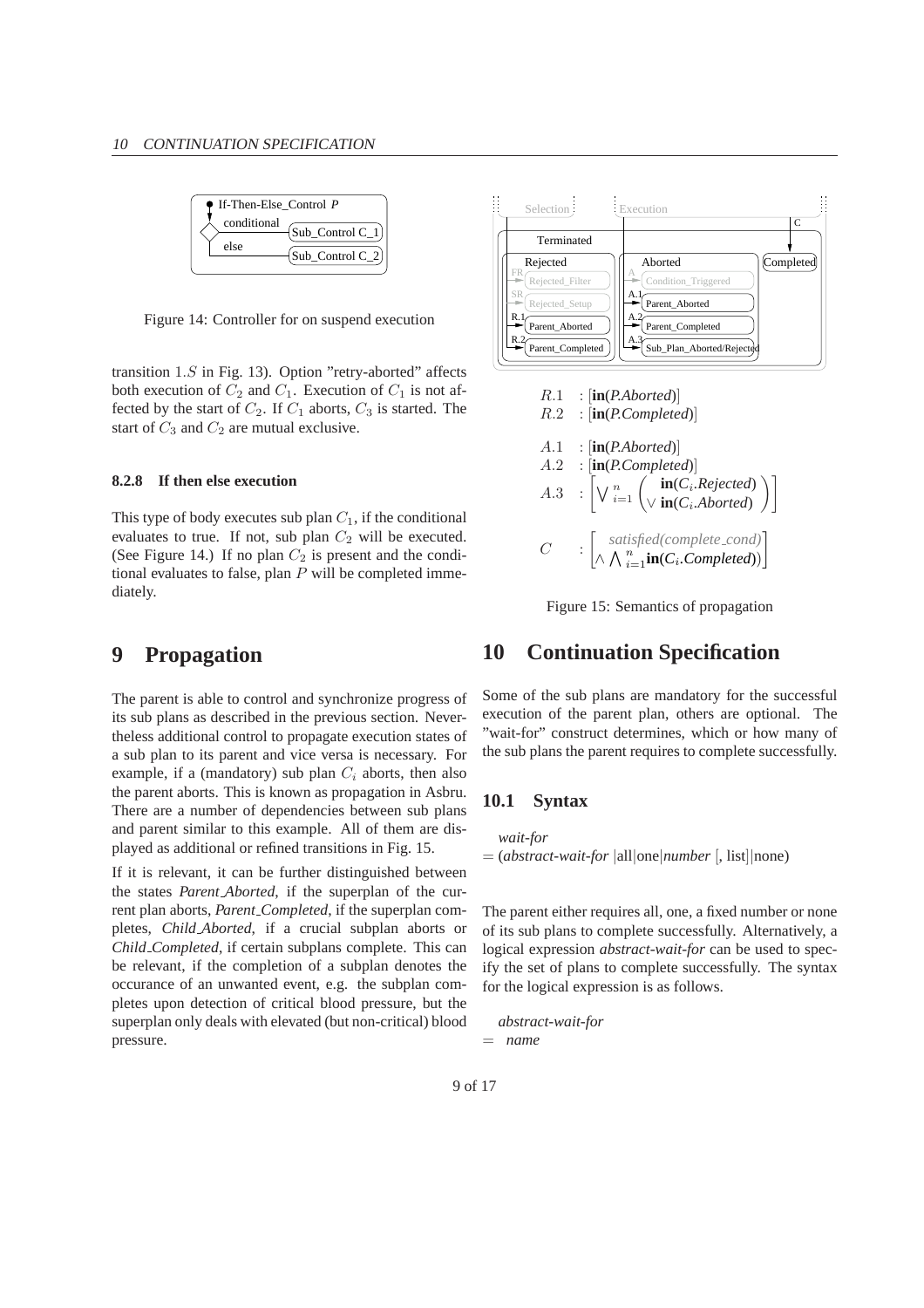| not *abstract-wait-for* | *abstract-wait-for* (and|or|xor) *abstract-wait-for*

We will also define the option "wait-for-optional" of the plan body (see Sect. 8) in this section.

## **10.2 Semantics Overview**

Let  $C_1, \ldots, C_n$  be the sub plans of plan P. The "waitfor" construct of  $P$  is transformed into a formula with variables  $v_1, \ldots, v_n$ . For example the construct

*wait-for* 
$$
(C_1
$$
 and  $C_2)$  or  $C_3$ 

(which either requires plans  $C_1$  and  $C_2$  or  $C_3$  to complete) is transformed into the following formula.

$$
(v_1 \wedge v_2) \vee v_3
$$

Within this formula, the variables can be replaced by boolean conditions concerning the current state of each sub plan. For our example, we can determine, if enough sub plans have completed already, by replacing the variables  $v_i$  with the conditions  $\text{in}(C_i$ . *Completed*) leading to the expression

$$
\langle \mathbf{in}(C_1.\mathit{Completed}) \wedge \mathbf{in}(C_2.\mathit{Completed}) \rangle
$$
  

$$
\vee \mathbf{in}(C_3.\mathit{Completed})
$$

If and only if this expression evaluates to *true*, enough sub plans have completed.

Similarly we can determine, if too many sub plans have been rejected or aborted, such that the parent cannot complete successfully any more. By replacing variables  $v_i$ with conditions

$$
\neg (\textbf{in}(C_i \textit{Rejected}) \lor \textbf{in}(C_i \textit{Aborted}))
$$

we receive

$$
\neg (\textbf{in}(C_1, Rejected) \lor \textbf{in}(C_i. Aborted))
$$
  

$$
\land \neg (\textbf{in}(C_2. Rejected) \lor \textbf{in}(C_2. Aborted))
$$
  

$$
\lor \neg (\textbf{in}(C_3. Rejected) \lor \textbf{in}(C_3. Aborted))
$$

This expression evaluates to *true*, if and only if still enough sub plans can complete. Vice versa, if it evaluates to *false*, too many sub plans have aborted and the parent needs to abort also.

Summarized, the following steps are necessary to take care of the continuation specification of P.

- 1. Extract the "wait for" construct of  $P$ ,
- 2. turn it into a formula with variables  $v_1, \ldots, v_n$ ,
- 3. replace the variables with a given list of conditions  $[b_1, \ldots, b_n],$
- 4. evaluate the resulting expression.

We will use a function  $cs_P([b_1, \ldots, b_n])$  to abstract from these steps.

With this function, the transitions  $A.3$  and  $C$  of Sect. 9 can be adapted as follows.

$$
A.3 : \left[ \neg \text{cs}_P \left( \left[ \neg \left( \text{in}(C_i \text{.Rejected}) \right) \right] \right) \right]
$$
  

$$
C : \left[ \text{satisfied}(complete\text{.cond}) \right]
$$
  

$$
\land \text{cs}_P(\left[ \text{in}(C_i \text{.Completed}) \right] )
$$

The parent plan will abort, if too many plans have been rejected or aborted (transition A.3), it will complete, if enough sub plans have completed (transition C).

Also – for parallel execution (see Sect. 8.2.3) – we will start execution, if enough sub plans are selected. For this, we adapt transition a as follows.

a: 
$$
[\operatorname{cs}_P([\operatorname{in}(C_i.Selected)])]
$$
  
/  $C_1.activate; \ldots; C_n.activate$ 

If the body contains option "wait-for-optional", then again enough sub plans must complete to satisfy the continuation specification, and the parent plan additionally waits for all sub plans to at least terminate (either with or without success). Therefore transition C needs to be refined further.

$$
C : \begin{bmatrix} satisfied(complete\_cond) \\ \wedge cs_P([in(C_i.Completed)]) \\ \wedge (wait-for-optional \equiv yes \\ \rightarrow \wedge i=1 \textbf{in}(C_i.Terminated)) \end{bmatrix}
$$

## **10.3 Semantics**

Let P be a plan with sub plans  $C_1, \ldots, C_n$ . Two functions wf and awf are used to turn the "wait for" construct *wf* into a formula  $\varphi \in \mathbf{F}$ .

$$
\begin{array}{rcl}\n\text{wf} & : & wait-for \rightarrow \mathbf{F} \\
\text{awf} & : & abstract-wait-for \rightarrow \mathbf{F}\n\end{array}
$$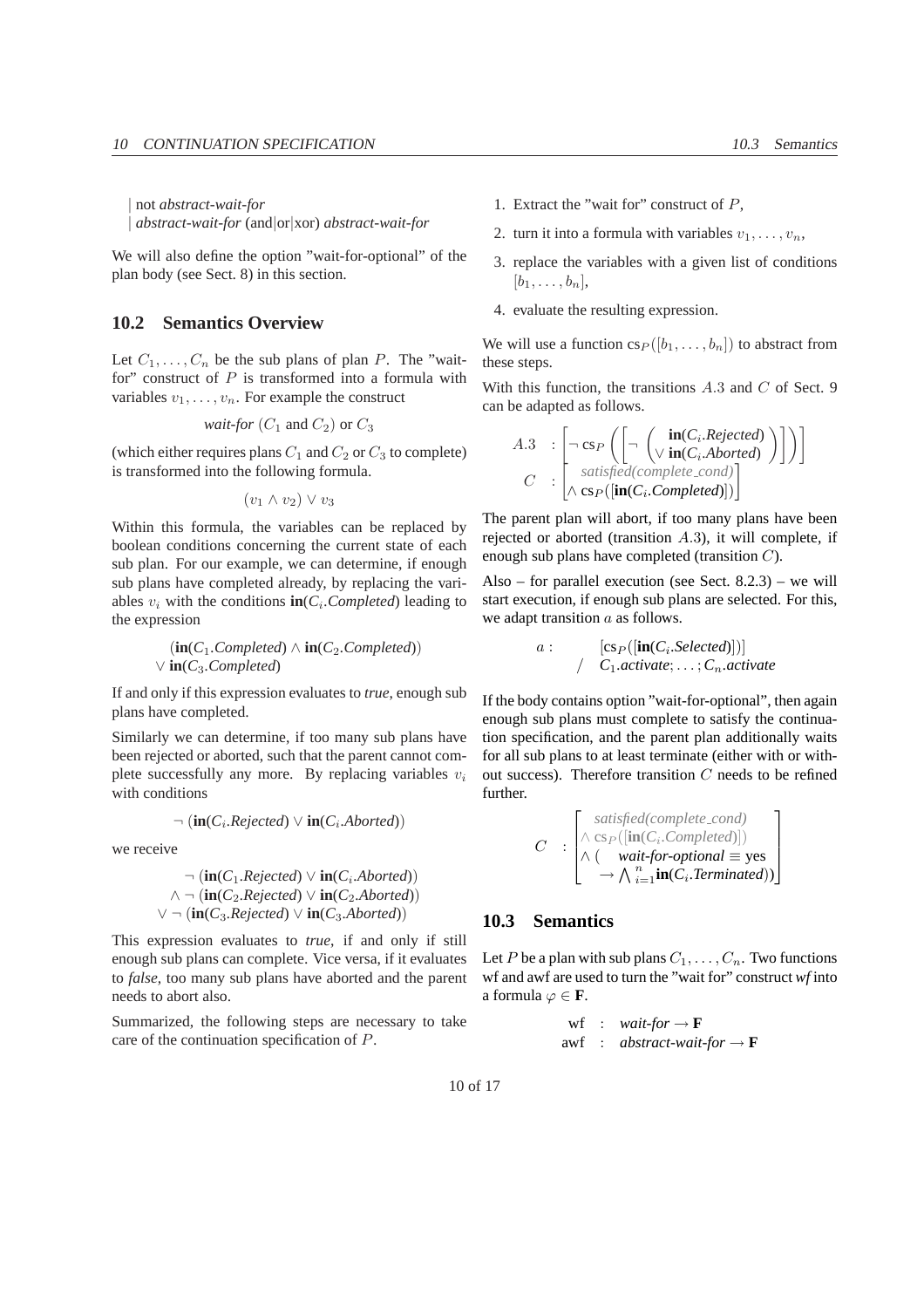Function wf translates the special cases  $-$  i.e. all, one, a fixed number or none of the sub plans must complete – into a formula. A more general specification of type *abstract-wait-for* is taken care of in function awf.

Function wf is defined as follows.

$$
\begin{array}{rcl}\n\text{wf}\n\text{(all)} & = & \bigwedge_{i=1}^{n} v_i \\
\text{wf}(\text{one}) & = & \bigvee_{i=1}^{n} v_i \\
\text{wf}(m, list) & = & \bigvee_{(p)_i \in \text{perm}([1,...,n])} \\
&\bigwedge_{i=1}^{m} v_p_i \land p_i \in list \\
\text{wf}(\text{none}) & = & true \\
\text{wf}(awf) & = & \text{avr}(awf)\n\end{array}
$$

If a fixed number  $m$  of sub plans are required to complete, a formula is generated which takes all permutations perm $([1, \ldots, n])$  of numbers  $1, \ldots, n$  and requires the first  $m$  sub plans of the permutated list to complete. For the semantics it does not matter that the resulting formula is highly redundant.

The definition of function awf is straightforward.

$$
awf(name) = v_i, \text{ if } name \equiv C_i
$$
  
\n
$$
awf(not awf) = \neg awf(awf)
$$
  
\n
$$
awf(awf_1 \text{ and } awf_2) = awf(awf_1) \land awf(awf_2)
$$
  
\n
$$
awf(awf_1 \text{ or } awf_2) = awf(awf_1) \lor awf(awf_2)
$$
  
\n
$$
awf(awf_1 \text{ xor } awf_2) = awf(awf_1) \land \neg awf(awf_2)
$$
  
\n
$$
\lor \neg awf(awf_1) \land awf(awf_2)
$$

Using these functions, we can define a function

$$
\mathrm{cs}_P : [\mathrm{bool}] \to \mathrm{bool}
$$

which takes a list of boolean values and evaluates for a plan  $P$  the continuation specification  $wf_P$  by substituting all variables  $v_1, \ldots, v_n$  in the generated formula  $\mathsf{wf}_{P}$ ) with the given boolean values as follows.

$$
cs_P([b_1,\ldots,b_n]) = \mathrm{wf}(wf_P)_{v_1,\ldots,v_n}^{b_1,\ldots,b_n}
$$

It is possible to add a list of subplans to the wait-for n construct. This is semantically similar to the wait-for n without an additional plan list, but checks only for plans out of this list instead of all subplans.

**Note:** Although it is not strictly forbidden, be advised, that the use of indirect subplans in the continuation specification is **not** defined. This might or might not work depending on the implementation.

### **10.4 Open Issues**

• ("retry-aborted" in continuation specification) If option "retry aborted" is chosen, aborted sub plans may still complete. This is currently not considered in the continuation specification!

# **11 Cyclical Plans**

Cyclical plans are used to model repetition of a single sub plan. A restricted version of cyclical time annotations is supported here.

### **11.1 Syntax**

*cyclical-plan*  $=$  cyclical-plan start-time *cyclical-time-annotation name /\* complete condition \*/* [*cyclical-complete-condition*]

Our simplified cyclical plan consists of a cyclical time annotation which defines a set of starting intervals, the name of a sub plan, and a complete condition.

As complete condition only a single option is supported here.

*cyclical-complete-condition* = times-completed *number*

Cyclical time annotations are extensively used in cyclical plans. The difference to time annotations of Sect. 13 is a more complex specification for the reference time point consisting of a time point, an offset and a frequency.

*cyclical-time-annotation*

```
= time-range
```
[starting shift [*minimum*] [*maximum*]] [finishing shift [*minimum*] [*maximum*]] [duration [*minimum*] [*maximum*]] *time-point offset frequency*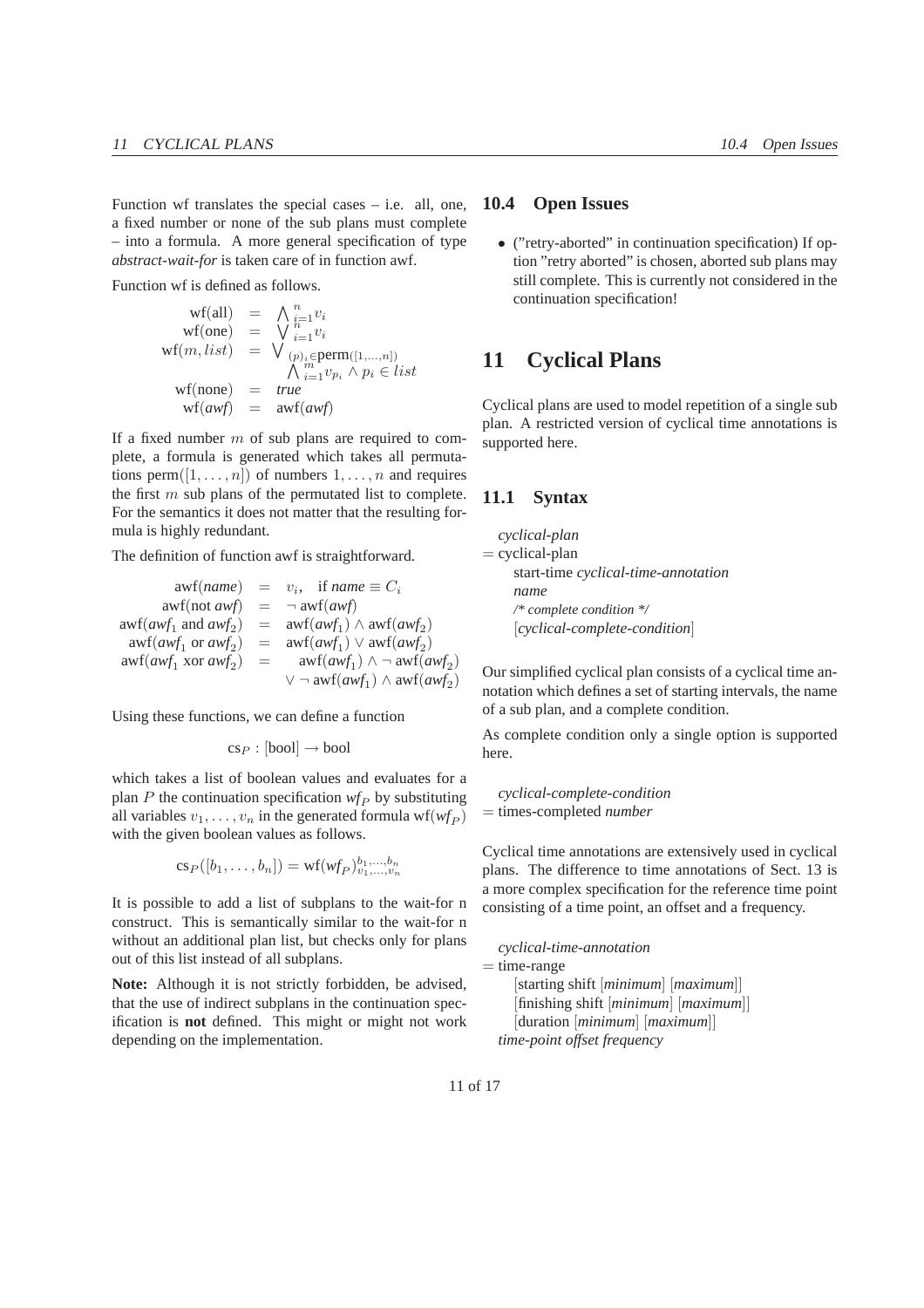

 $IN: /i := 1; j := 0$  $ST:$   $[ess + ref(j) < time < lss + ref(j)]$ / *C*1*.consider* 1.5:  $[\mathbf{in}(C_1, Terminated \wedge i < n)]$ RS:  $[ess + ref(i) < time < lss + ref(i)]$  $C_1$ *.retry*;  $i := i + 1; j := j + 1$ CO:  $[lss + ref(j) < time]$  $j := j + 1$ 

Figure 16: Controller for cyclical execution

In the following, we will use an abbreviated syntax of cyclical time annotations which is as follows:

[[*ess*, *lss*], [*efs*, *lfs*], [*mindu*, *maxdu*], *tp*, *offset*, *frequency*]

#### **11.2 Semantics overview**

For a first version of the semantics we will take a look at the following definition:

```
cyclical-plan
  start-time
     [[ess, lss], [efs, lfs], [mindu1, maxdu1],
      tp, offset, frequency]
  C_1times-completed n
```
In this definition, plan  $C_1$  is repeated n times.

Slot "start-time" contains a cyclical time annotation. This time annotation defines a set of time points. From this set, the *i*th time point is used as reference point. The *i*th time point  $ref(i)$  can be calculated according to this formula

$$
ref(i) = tp + offset + (i) \cdot frequency
$$

A controller for cyclical plans is as in Fig. 16. As soon as *time* is within the starting interval, sub plan  $C_1$  is considered (transition  $ST$ ). If  $C_1$  has terminated (transition 1.5)

and has not been executed often enough, we will repeat the plan, but will wait for the ith time point in the given cyclical time annotation.

## **11.3 Open Issues**

• Finishing shift [*efs*, *lfs*] and duration [*mindu*<sub>1</sub>, *maxdu*<sub>1</sub>] of "start-time" are not yet supported.

## **12 Time Annotations**

In the example of Fig. 1, a time annotation has been used to describe the monitoring of conditions over time. This is taken care of in the data abstraction unit (see Sect. 13).

## **12.1 Syntax**

*time-annotation*

```
= time-range
```
[starting-shift [earliest *expression*] [latest *expression*]] [finishing-shift [earliest *expression*] [latest *expression*]] [duration [minimum *expression*] [maximum *expression*]] reference-point (*expression*|now)*complex-refpoint*

 $complex-refpoint = (plan-name, plan-state, (enter (l|e)ave))$ 

Within a time-annotation, expressions are used to define a variety of time points. Informally, a plan must be activated within the starting shift. It must complete within the finishing shift and its duration of execution must comply with the minimum and maximum duration. Time values are relative to the given reference point and negative shifts are allowed. In this paper, time annotations are abbreviated as follows

```
[[ess, lss], [efs, lfs], [mindu, maxdu],ref]
```
and we will use the underscore '.' to represent unspecified values.

[5] describes a number of static checks that a time annotation must satisfy to be considered well-formed. Here, we assume that every time annotation is well-formed.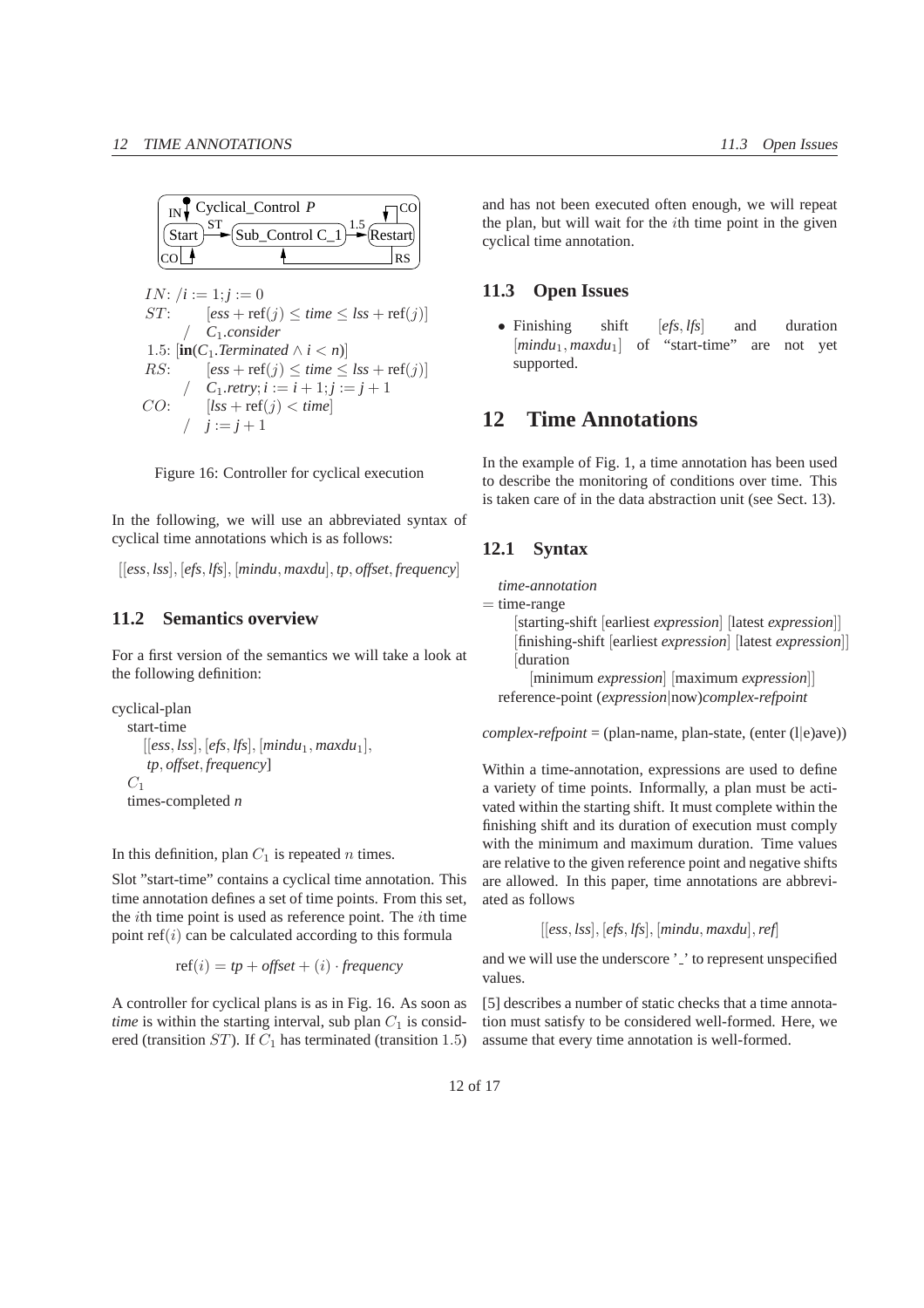The referencepoint can be one of three different types. It can be an absolute time, now or a complex-refpoint.

A complex reference point is a link to a (possibly different) plan and a plan state change. An example for such a reference point would be (plan ob, activated, *enter*).

## **12.2 Semantics overview**

The semantics are already worked into the plan state model as the predicates satisfied and satisfiable. While satisfied is a predicate over medical data (and determines, that a condition has hold long enough and not too long), satisfiable holds until a time out occurs. A time out occurs, once the starting shift has been left and the did not hold at all times since until the finishing shift had been reached. Additionally the minimum and maximum duration must not be violated.

Without the assumption of well formedness of time annotations, the time out condition is much more complex.

Complex reference points are evaluated according to the history of plan events. That is, our previous example, (plan ob, activated, *enter*), would be a pointer into the time, where plan ob changed its state to *activated* for the last time. Therefore a complex reference point change its value, after it was first defined. The keywords *enter* and *leave* can be used to refer to the entry or exit of the state. A now reference point can be reduced to an absolute time at the moment of evaluation only, that is, now is the current time. It cannot be statically evaluated.

# **13 Data Abstraction**

Conditions are given as temporal patterns to allow for monitoring of parameters over a longer period of time. Temporal patterns are evaluated in the data abstraction unit.

### **13.1 Syntax**

*temporal-pattern* = parameter-proposition *temporal-pattern time-annotation* | simple-condition *formula* | *temporal-pattern* (∨|∧) *temporal-pattern*

A temporal-pattern is either a parameter proposition (including a time annotation), a simple condition or several patterns combined with ∧ or ∨. In constrast to parameter propositions, simple conditions are not evaluated over time, as they are first order formulas.

#### **13.2 Semantics overview**

The underlying data abstraction unit is not described in detail here and only its purpose is summarized. The semantics of the abstraction unit is not operational, but functional in nature. As input, measurements of patient parameters are taken. The type of parameters can be very different reaching from quantitative values, like bilirubin levels in the blood, to boolean values, e.g. whether the patient is male or female. Data can be provided as a continuous stream of patient readings (high frequency domain as in artificial ventilation of prematured babies) or as sporadic measurements once every month (low frequency, e.g. diabetes mellitus).

The incoming data is memorized in the patient record. Quantitative values can be abstracted to qualitative values. An example has been provided in Sect. 3. More important, the abstraction unit evaluates data over a longer time period, if the data is time annotated in an ASBRU plan. The example

*bilirubin\_decrease* < 
$$
1 \left[ [-2 \, \text{h}, \, \text{-} \right], [-, 0 \, \text{h}], [-, \, \text{-}], now \right]
$$

requires monitoring the decrease of bilirubin level over a period of the last 2 hours.

As output of the abstraction unit, the truth values of conditions are provided. As evaluation of a condition may take time, the result is either *true*, *false*, or yet *unknown*. A condition is *false* only, if it cannot be satisfied in the future. Otherwise, it would be considered *unknown*. To prevent a three valued logic, this is done by two predicates, satisfied and satisfiable. A condition is satisfiable, if there is a continuation of the patient data and (a possibly different) condition, such that this condition is satisfied in the future.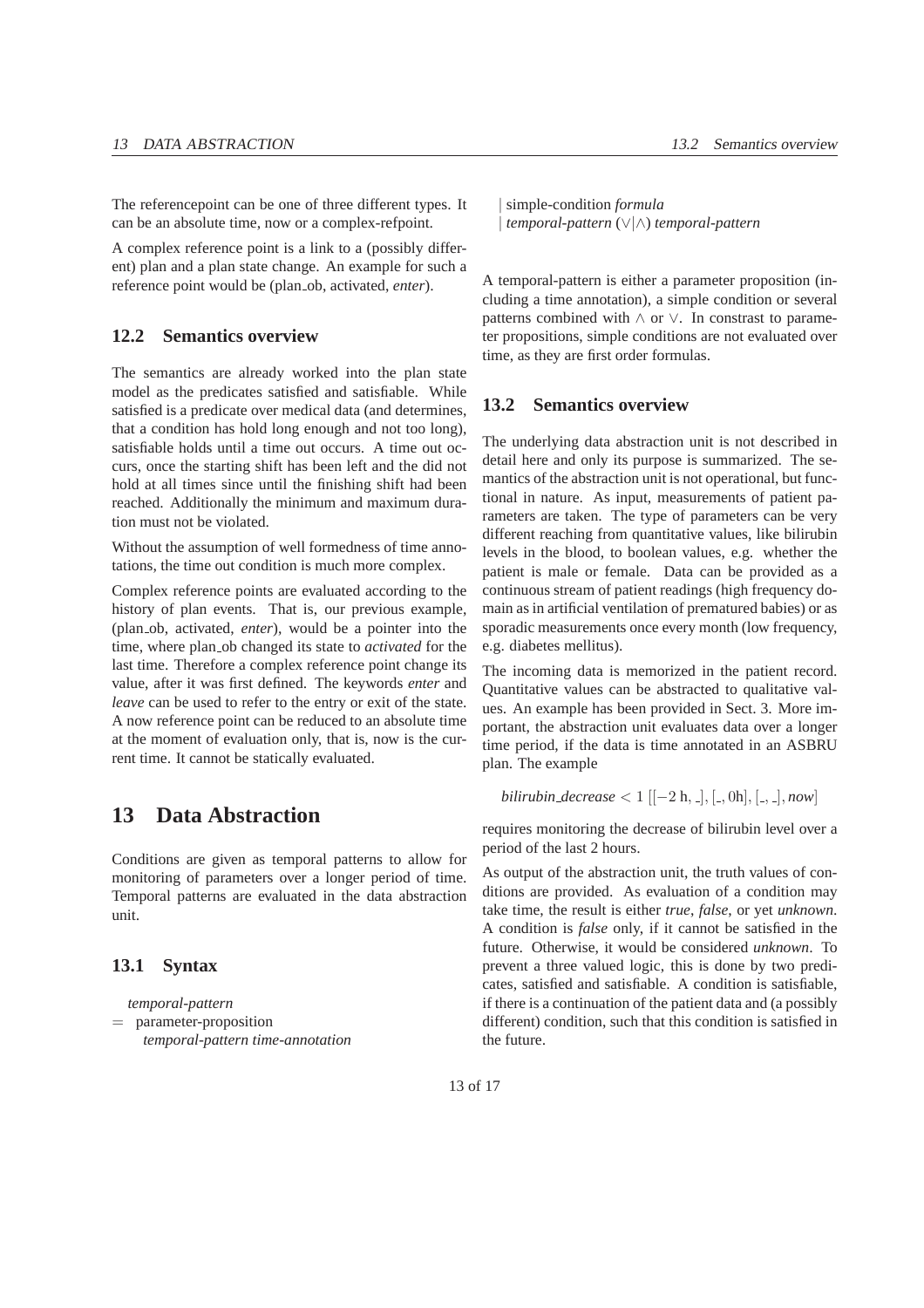One should keep in mind, that there are conditions, that are technically satisfiable, while it can be decided, that this condition could never be medically satisfied. As an example consider a condition, postulating that for the next five hours at least ten minutes there is high blood pressure. A dead person could never medically fullfil this condition, while it is still technically possible, as ten minutes is less than five hours.

To understand the predicate satisfied, it is crucial to distinguish whether the time annotated condition evaluates to true or the underlying (possibly also time annotated) condition evaluates true. The time annotated condition evaluates to true if and only if there is an interval *I* during which the underlying condition evaluated to true. Eight criteria have to be met for this interval:

- *I* is at least as long as the minimum duration
- *I* is not longer than the maximum duration
- the starting point of *I* is not sooner than the reference point plus the earliest starting shift.
- the starting point of *I* is not later than the reference point plus the latest starting shift.
- the finishing point of *I* is not sooner than the reference point plus the earliest finishing shift.
- the finishing point of *I* is not later than the reference point plus the latest finishing shift.
- the underlying condition was not true directly before the earliest time of *I* or the earliest time of *I* is the earliest starting shift plus the reference point.
- the underlying condition was not true directly after the latest time of *I* or the latest time of *I* is the latest finishing shift plus the reference point.

For a condition to be satisfiable, any of the following three properties must hold:

- the condition is already satisfied
- the latest starting point has not been reached
- the condition can still fulfill the time annotation

Be  $t_1$  the starting point of interval I,  $t_2$  the finishing point of I, ta = [[*ess*, *lss*], [*efs*, *lfs*], [*minDu*, *maxDu*], *refPoint*] the time annotation of a temporal pattern and c the corresponding (underlying) temporal pattern.

satistfied(c, ta, I) I is normalized  $\wedge t_1 > t a.ess + ta.eff$ *oint*  $\wedge t_1 \leq$  *ta.lss* + *ta.refPoint*  $\wedge t_2 \geq ta. efs + ta. refPoint$ ∧ t<sup>2</sup> ≤ *ta.lfs + ta.refPoint*  $∧ t_2 - t_1 ≤ t$ *a.maxDu*  $∧ t_2 - t_1 ≥ \text{tan}mDu$  $\wedge$  satisfied(c, *I*)  $\wedge \qquad \neg \exists t_3. t_2 < t_3,$  $\wedge$  satisfied(c,  $t_1 \times t_3$ ) ∨ *ta.lfs =* ∞ ∧ *ta.maxDu =* ∞  $\wedge \qquad \neg \exists t_0 \ldotp t_0 < t_1,$  $\wedge$  satisfied(c,  $t_0 \times t_2$ ) ∨ *ta.ess =* −∞ ∧ *ta.maxDu =* ∞

satistfiable(c, ta, I) I is normalized  $\wedge$   $t_2 <$  *lss* + *refPoint*  $\wedge$  satisfied(c, t<sub>2</sub>)  $\vee t_2$  < *lss* + *refPoint* - 1 ∨ t<sup>2</sup> < *ess + refPoint*  $∨ t<sub>2</sub> < *lfs* + *refPoint*$  $∧ t<sub>1</sub> ≥ ess + refPoint ∧ t<sub>1</sub> ≤ lss + refPoint$  $\wedge$  satisfied(c, *I*)  $\wedge \neg$  satisfied(c,  $t_1 - 1$ )  $∧ t_2 - t_1 ≤ maxDu$ ∨ satisfied(c, ta, I)

For the sake of completeness, the definitions for the other cases of the temporal pattern are also given here. Be  $tp_1$ ,  $tp_2$  temporal patterns, sc a simple condition with formula  $\varphi$ .

$$
\begin{array}{rcl}\text{satisfied}(tp_1 \wedge tp_2, I) \leftrightarrow & \text{satisfied}(tp_1, I)\\ & \wedge \text{satisfied}(tp_2, I)\\ \text{satisfied}(tp_1 \vee tp_2, I) \leftrightarrow & \text{satisfied}(tp_1, I)\\ & \vee \text{satisfied}(tp_2, I)\\ & \text{satisfied}(sc, I) \leftrightarrow \forall \ t.t \in \ I \rightarrow \varphi(\sigma(t))\end{array}
$$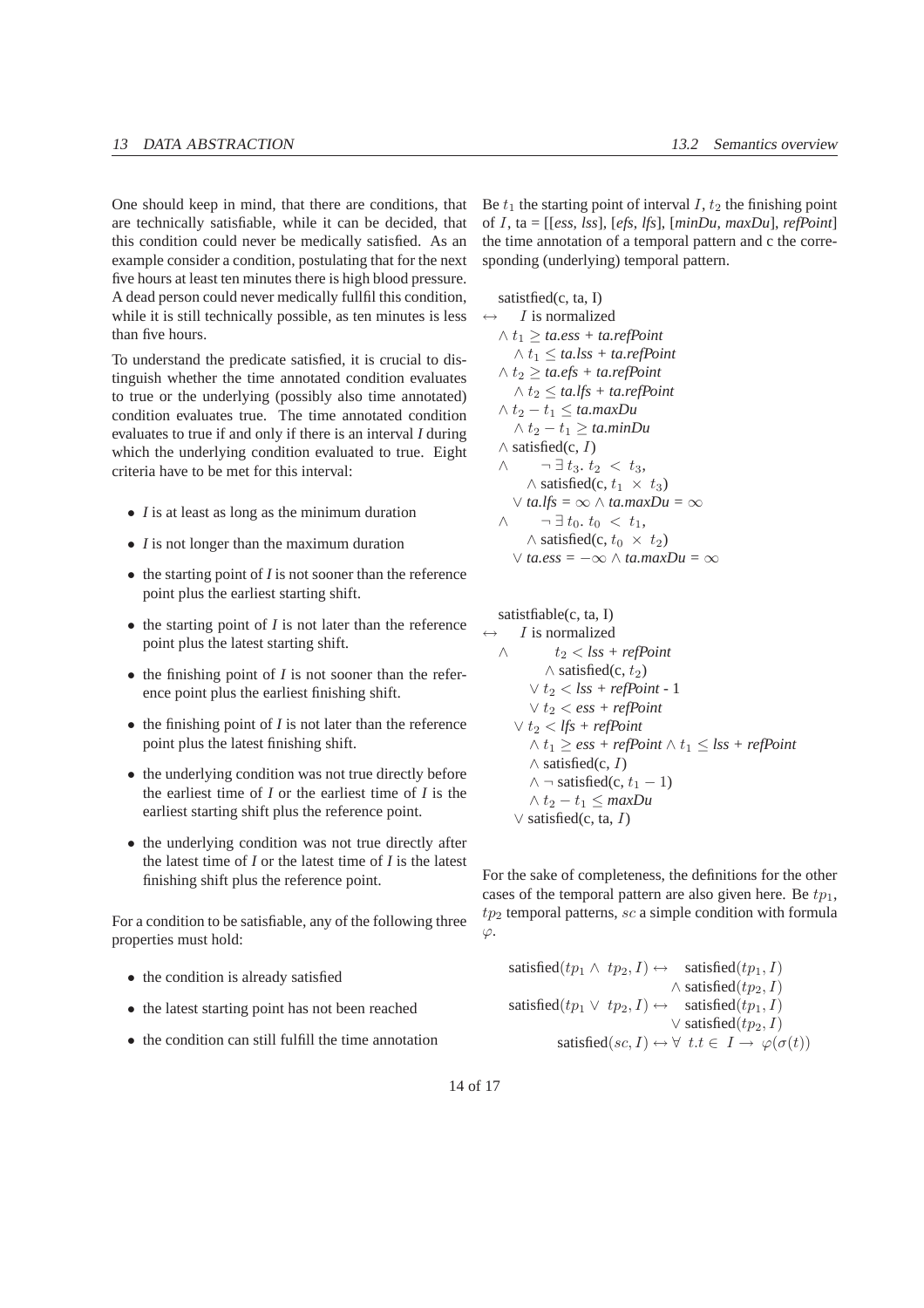where  $\sigma$  is the global state.

# **14 Effects**

Effects are a method of expressing the outcome of a plan. This outcome can be wanted or unwanted side effects, the administration of a treatment may have.

### **14.1 Syntax**

The syntax of a effect is as follows.

*effect* = *effect formula*

*earliest starting point latest starting point earliest finishing point latest finishing point*

An effect consists of one first order formula and four complex reference points, i.e. a reference-point as in Chapter 12.

#### **14.2 Semantics**

The first order logic formula describes the influence of the treatment on the patient. It can be defined totally (i.e. a decrease of five units per second), partially (i.e. an increase of five to seven units per second) or left underspecified (i.e. the value decreases).

The influence of the effect starts indeterministically sometime within the starting shift and ends indeterministically within the finishing shift. The reference points that define the starting shift and the finishing shift are complex time points like in Chapter 12. Additionally they allow for basic mathematics, that is addition and subtraction of constants. Therefore, it can be stated, that the effect startes 5 hours after activation of plan "treatment-radiotherapy" by using the reference point

#### leave(ready, treatment-radiotherapy) + 5h

The time span in which the effect will take place is indeterministic. It is only guaranteed, that it will hold from

the latest starting point onwards to the earliest finishing point. If the starting and the finishing interval do overlap, it is not guaranteed, that the effect will occur at all.

# **15 Intentions**

Intentions describe temporal properties of plans and can be verified as described next.

## **15.1 Syntax and semantics overview**

*intentions*  $=$  intentions ( (intermediate-state|overall-state) (avoid|maintain|achieve) *temporal-pattern* )\*

An intention is to either avoid, maintain, or achieve an overall or intermediate state which is described by a temporal pattern.

Intentions can be translated into temporal logic. Details are omitted here.

## **15.2 Verification**

One major goal of our project is to formally verify the operational behaviour of Asbru plans against properties which are expressed as intentions. For the example in Sect. 3 the task would be to verify that *bilirubin* is never equal to transfusion throughout execution – which should be easy – and if the plan completes, *bilirubin* equals to Observation – which is not so obvious.

For verification we are using the interactive theorem prover KIV. We regard automatic verification not powerful enough to deal with the data involved and therefore an interactive verifier is necessary. However it would be worthwhile to define sub tasks which could be treated with model checkers. KIV already supports the verification of parallel programs against properties expressed in temporal logic. The verification strategy is to symbolically execute programs and to use induction, if necessary [2]. A similar approach shall be applied to Asbru plans.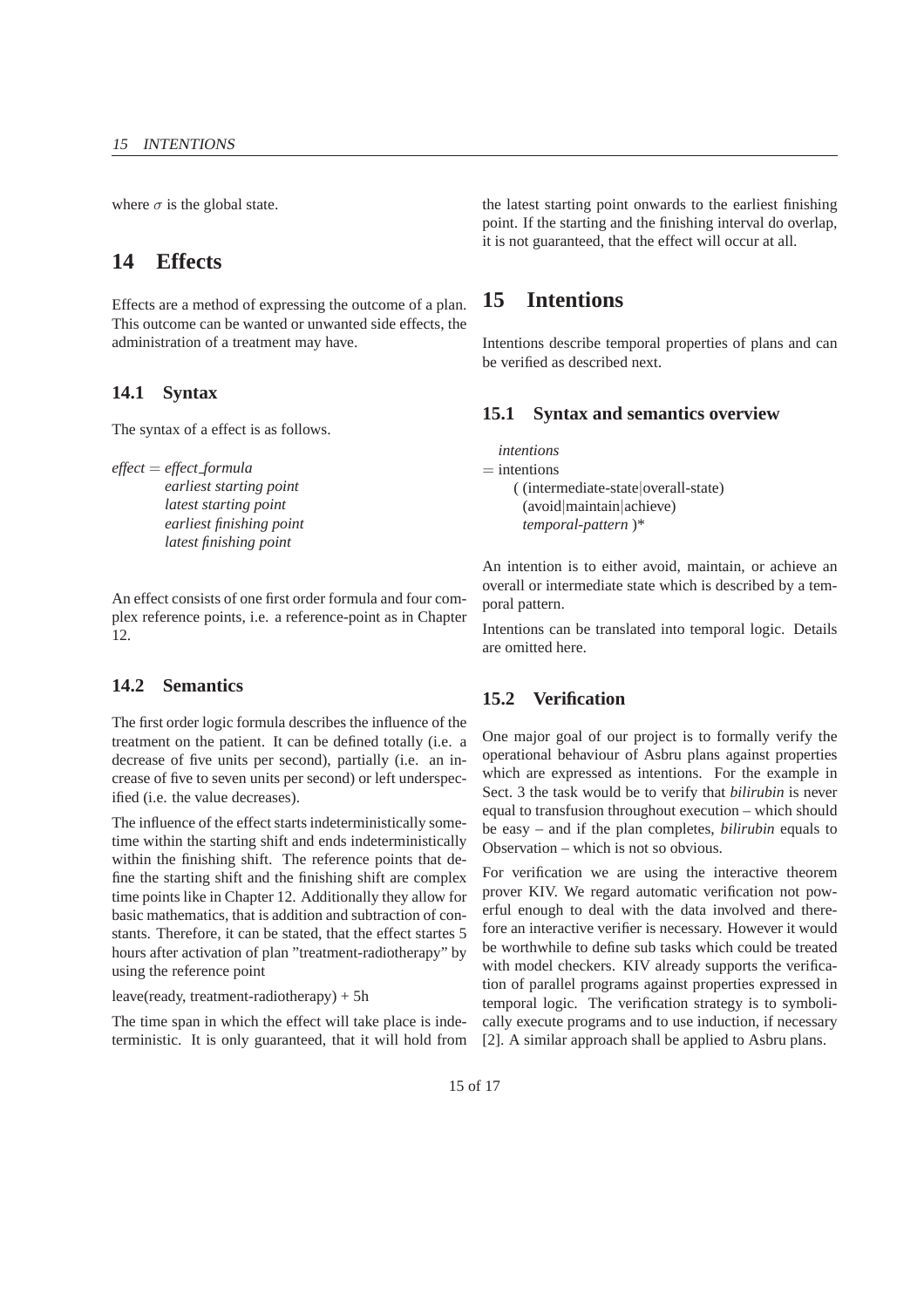Because of its functional nature, the tasks of the data abstraction unit can be translated directly into algebraic specifications. The difficulty is to capture the operational, state based, parallel behaviour of the Asbru plans themselves. Encoding the SOS rules representing the formal semantics directly into proof rules has been tried but turned out to be too inefficient. Hundreds of proof steps were necessary to execute one Asbru step. In part, this is because of the explicit encoding of the plan hierarchy. A more direct representation of Asbru plans with higher level proof rules is necessary. Currently we are translating Asbru plans into parallel programs preserving the hierarchy of parent and sub plans. With this representation we are able to verify the example intentions, which are translated into temporal logic. However, this translation is only possible for a subset of features and its correctness needs to be examined still. In a future step we would like to directly support Asbru syntax and design proof rules for executing Asbru. In order to be correct, these proof rules still need to adhere to the formal semantics presented here.

# **16 Conclusion**

The formal semantics of major concepts of Asbru has been explained in this paper. We are confident that the formal semantics alone will help to better understand Asbru plans and thereby improve quality of medical protocols. Furthermore the semantics is an important link between the modelling language and the representation in KIV. An overview on how we will use KIV to verify properties formally has been given. Further research on this topic will be our next major step.

Initially, the formal semantics of Asbru has been given in the form of SOS rules. However, these rules turned out to be difficult to understand. Representing rules as transitions in statecharts resulted in a more compact and intuitive picture of plan behaviour. Even if some of the technical details of the semantics are not correctly captured within these graphics, the statecharts are very suitable for discussions and language documentation.

# **Acknowledgements**

This work was possible only thanks to long and fruitful discussions with Silvia Miksch (TU Vienna) and her group Andreas Seyfang and Robert Kosara. Also many thanks to Frank van Harmelen, Mar Marcos (VU Amsterdam), and Annette ten Teije (Univ. Utrecht) for their assistance and good collaboration. This work has been partially funded by the European Commission's IST program, under contract number IST-FP6-508794 Protocure  $\mathbf{I}$ 

# **References**

- [1] M. Balser, C. Duelli, and W. Reif. Formal semantics of Asbru – An Overview. In *Proceedings of IDPT 2002*. Society for Design and Process Science, 2002.
- [2] M. Balser, C. Duelli, W. Reif, and G. Schellhorn. Verifying concurrent systems with symbolic execution. *Journal of Logic and Computation*, 12(4):549– 560, 2002.
- [3] J. Bury, J. Fox, and D. Sutton. The PROforma guideline specification language: progress and prospects. In *Proceedings of the First European Workshop, Computer-based Support for Clinical Guidelines and Protocols (EWGLP 2000)*, 2000.
- [4] W. Damm, B. Josko, H. Hungar, and A. Pnueli. A compositional real-time semantics of STATEMATE designs. In W.-P. de Roever, H. Langmaack, and A. Pnueli, editors, *COMPOS' 97*, volume 1536 of *LNCS*, pages 186–238. Springer, 1998.
- [5] G. Duftschmid and S. Miksch. Knowledge-based verification of clinical guidelines by detection of anomalies. *Artificial Intelligence in Medicine*, Special Issue: Workflow Management and Clinical Guidelines in Medicine(22(1)), 2001.
- [6] S. Herbert, C. Gordon, A. Jackson-Smale, and S. Renaud. Protocols for clinical care. *Copmputer Methods and Programs in Biomedicine*, 48, 1995.